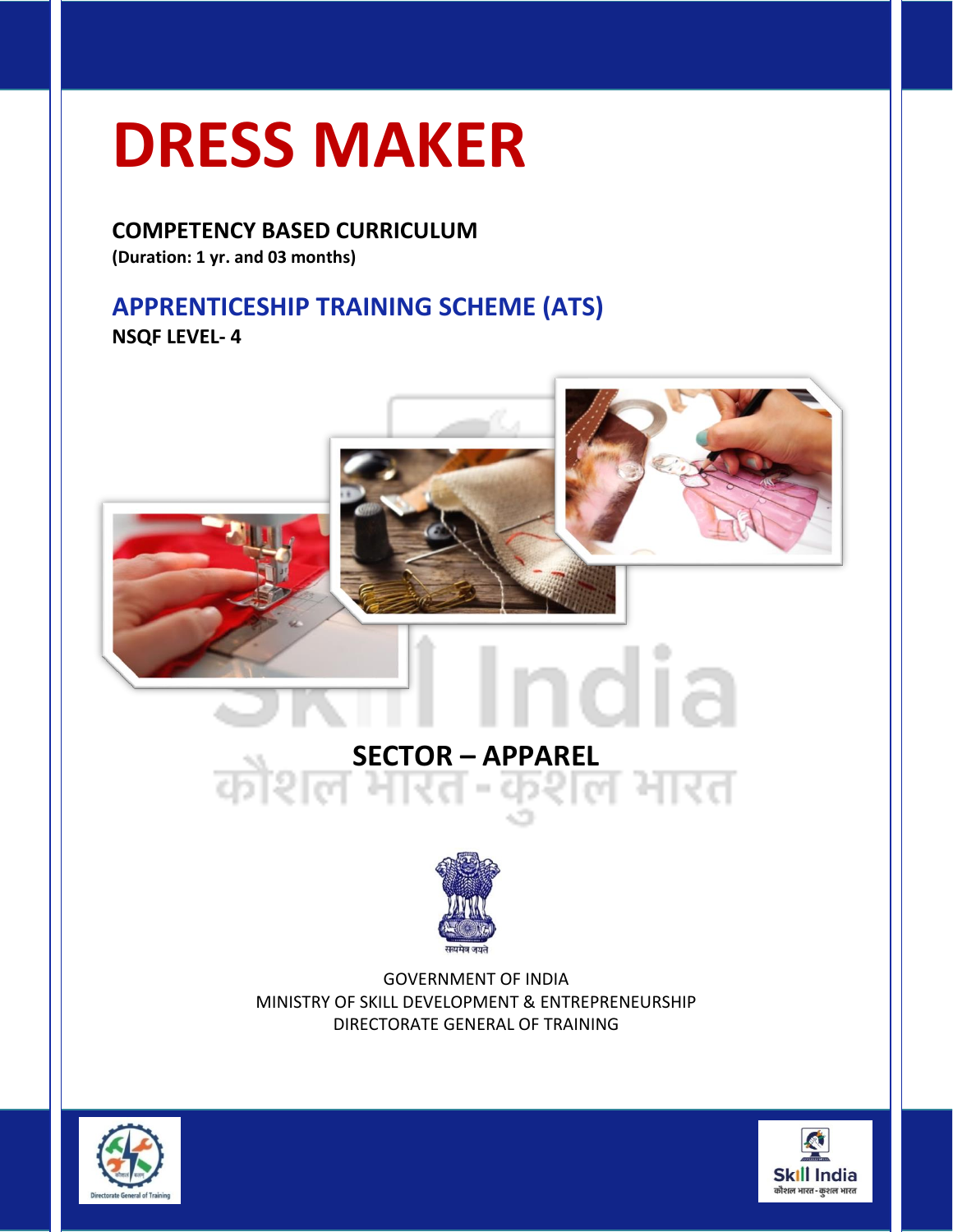### **DRESS MAKER**

**(Revised in 2018)**

**APPRENTICESHIP TRAINING SCHEME (ATS)**

**NSQF LEVEL - 4**

والمواسع المراجع المراجع

## Skill India कोशल भारत-कुशल भारत

Developed By

Ministry of Skill Development and Entrepreneurship Directorate General of Training **CENTRAL STAFF TRAINING AND RESEARCH INSTITUTE** EN-81, Sector-V, Salt Lake City, Kolkata – 700 091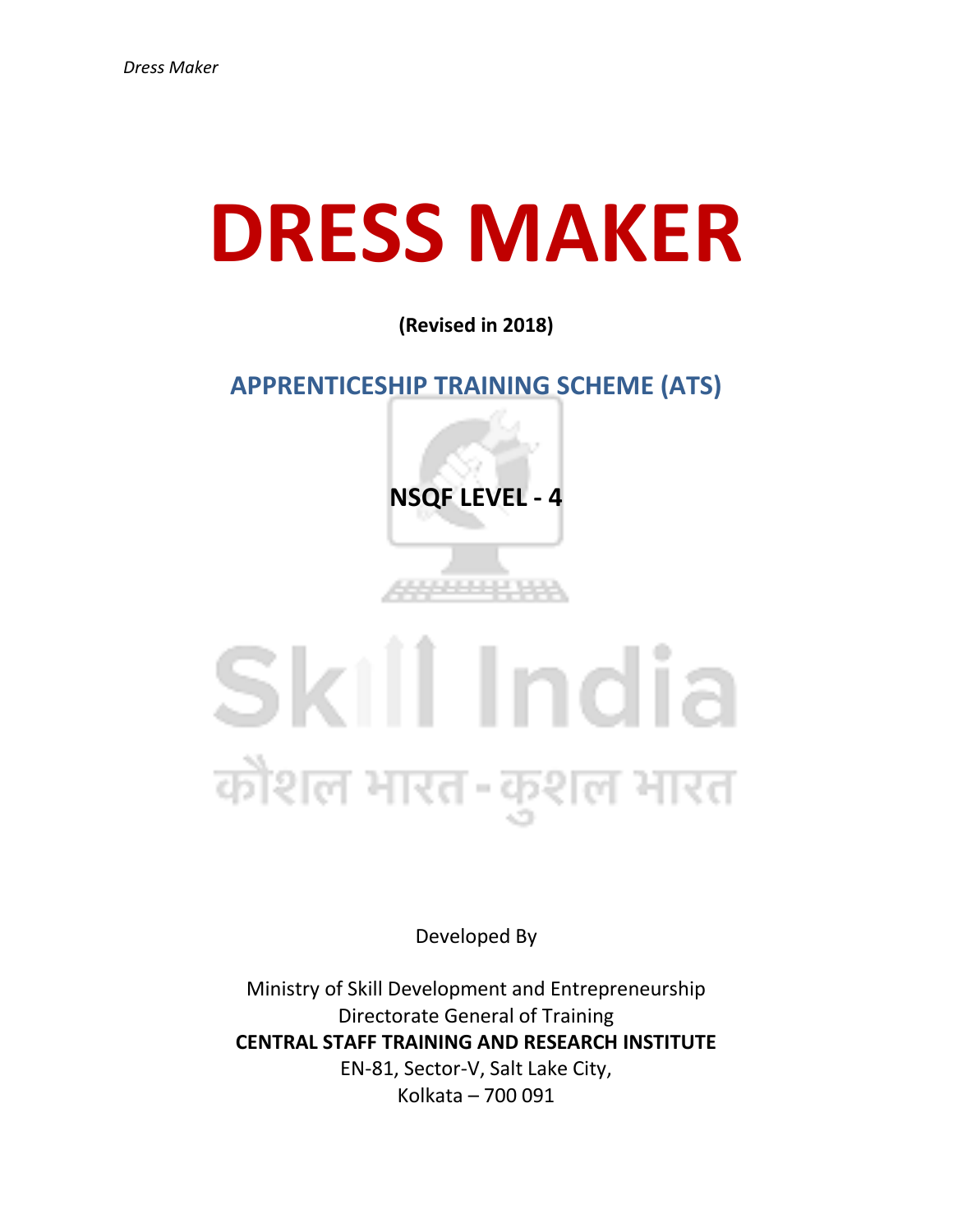The DGT sincerely expresses appreciation for the contribution of the Industry, State Directorate, Trade Experts and all others who contributed in revising the curriculum. Special acknowledgement to the following industries/organizations who have contributed valuable inputs in revising the curricula through their expert members:

- 1. ATDC, Dilshad Garden Delhi.
- 2. Arya Bhatt Institute of Technology, New Delhi.
- 3. Savy Exports MalviyaNager Jaipur.
- 4. Seth Jaiprakash Mukundlal Mahila Polytechnic, Ghaziabad.
- 5. Vijaya Institute of Fashion Technology, Meerut.
- 6. SyadwadImpex Pvt. Ltd., Sec-63 H-126 Noida.
- 7. Continuum Buying Agency, Udyog Vihar Ph-5 Plot -687 Gurgaon.
- 8. Shahi Exports Pvt. Ltd., Hosiery Complex A-5 ph-2 Noida.
- 9. A.N. Textile, Sanganer, Jaipur.
- 10. NIFT, Gandhinagar, Gujrat.

Special acknowledgement is extended by DGT to the following expert members who had contributed immensely in this curriculum.

the control of the control of the

**Co-ordinator for the course:** Ms. Sonu Ghiya

| SI. | <b>Name &amp; Designation</b> | Organization                    | <b>Expert Group</b>        |  |
|-----|-------------------------------|---------------------------------|----------------------------|--|
| No. | Sh./Mr./Ms.                   |                                 | <b>Designation</b>         |  |
| 1.  | Ms. Amita Kaushal             | ATDC, Dilshad Garden. Delhi     | Principal                  |  |
| 2.  | Mr. L. N. Meena               | Arya Bhatt Institute of         | Lecturer                   |  |
|     |                               | Technology, New Delhi           |                            |  |
| 3.  | Ms. Yogita Singh              | Savy Exports Mansarover Jaipur  | Designer                   |  |
| 4.  | Ms. Rajni Thakur              | Seth Jaiprakash Mukundlal       | Lecturer                   |  |
|     |                               | Polytechnic, Gaziabad           |                            |  |
| 5.  | Ms. Mithlesh Bhati            | Vijaya Institute of Fashion     | lecturer                   |  |
|     |                               | Technology, Meerut              |                            |  |
| 6.  | Ms. Sonu Ghiya                | NVTI for women Sec-1 D-1 Noida  | <b>Training Officer</b>    |  |
| 7.  | Mr. S.S. Meena                | NVTI for women Sec-1 D-1 Noida  | <b>Training Officer</b>    |  |
| 8.  | Mr. Pankaj Mishra             | Syad Wad Smpex Pvt. Ltd. Sec-63 | Senior Merchandiser        |  |
|     |                               | H-126 Noida                     |                            |  |
| 9.  | Mr. Ravi Kumar                | Continuum Buying Agency Udyog   | Quality assurance          |  |
|     |                               | Vihar Gurgaon                   |                            |  |
| 10. | Mr. Vivek                     | Shahi Exports Pvt. Ltd. Hoisery | Industrial engineer        |  |
|     |                               | Complex A-5 Noida               |                            |  |
| 11. | Mr. Abdul Khan                | A.N. Textile, Sanganer, Jaipur  | Designer                   |  |
| 12. | Mr. Puneet Sharma             | Cats whiskers boutique Agra     | Designer                   |  |
| 13. | Ms. Japjee Kaur Kholi         | NIFT, Gandhi Nagar, Gujrat      | <b>Associate Professor</b> |  |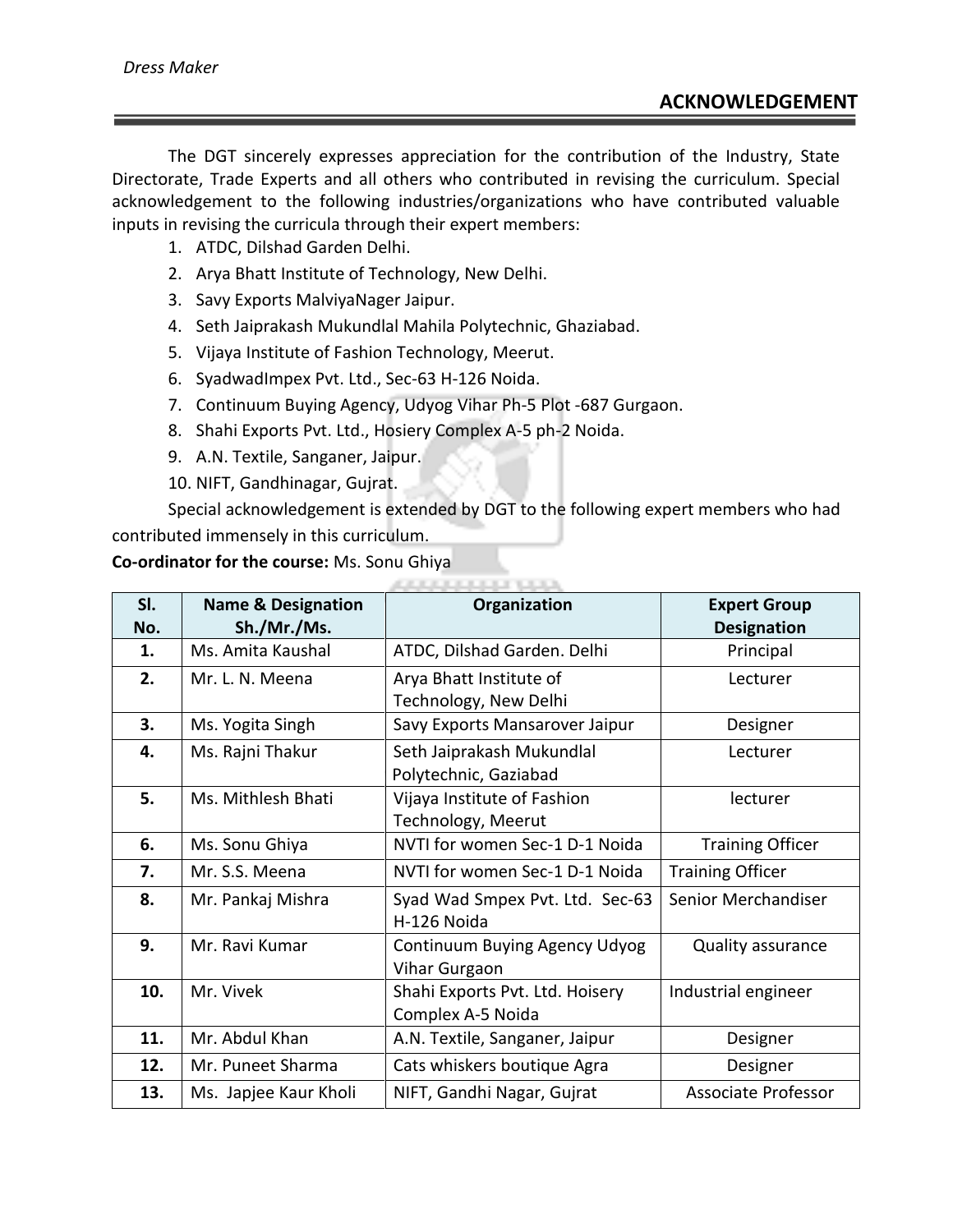| S No. | <b>Topics</b>                                               | Page No.  |
|-------|-------------------------------------------------------------|-----------|
| 1.    | Background                                                  | $1 - 2$   |
| 2.    | <b>Training System</b>                                      | $3 - 7$   |
| 3.    | Job Role                                                    | 8         |
| 4.    | NSQF Level Compliance                                       | 9         |
| 5.    | <b>General Information</b>                                  | 10        |
| 6.    | Learning Outcome                                            | 11        |
| 7.    | Learning Outcome with Assessment Criteria                   | $12 - 14$ |
| 8.    | Syllabus                                                    | $15 - 17$ |
| 9.    | Syllabus - Core Skill                                       |           |
|       | 9.1 Core Skill - Employability Skill                        | 18-21     |
| 10.   | Details of Competencies (On-Job Training)                   | 22        |
| 11.   | List of Trade Tools & Equipment Basic Training - Annexure I | $23 - 25$ |
| 12.   | Format for Internal Assessment - Annexure II                | 26        |

कौशल भारत-कुशल भारत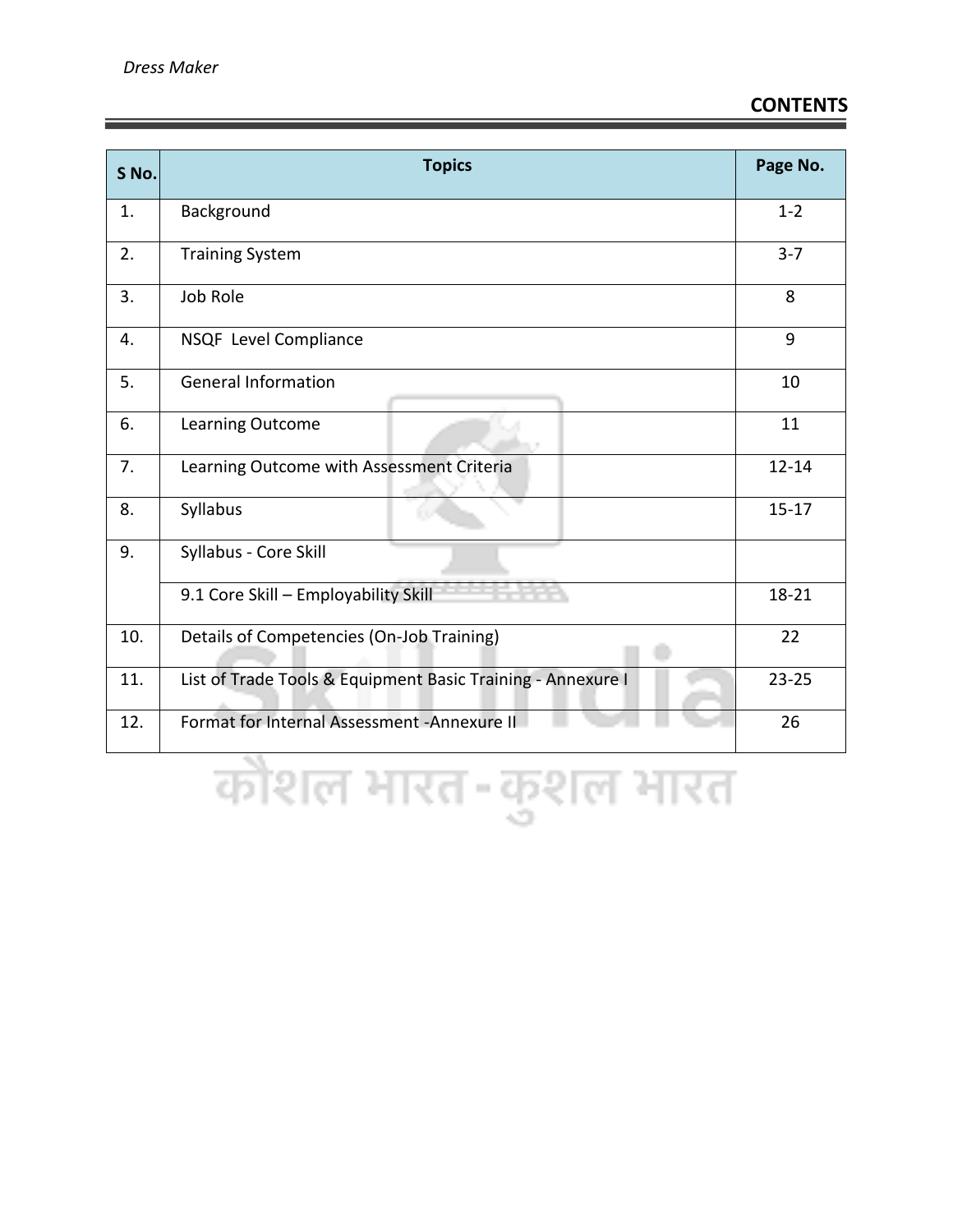#### **1.1 Apprenticeship Training Scheme under Apprentice Act 1961**

The Apprentices Act, 1961 was enacted with the objective of regulating the programme of training of apprentices in the industry by utilizing the facilities available therein for imparting on-the-job training. The Act makes it obligatory for employers in specified industries to engage apprentices in designated trades to impart Apprenticeship Training on the job in industry to school leavers and person having National Trade Certificate(ITI pass-outs) issued by National Council for Vocational Training (NCVT) to develop skilled manpower for the industry**.** There are four categories of apprentices namely**; trade apprentice, graduate, technician and technician (vocational) apprentices.** 

Qualifications and period of apprenticeship training of **trade apprentices** vary from trade to trade. The apprenticeship training for trade apprentices consists of basic training followed by practical training. At the end of the training, the apprentices are required to appear in a trade test conducted by NCVT and those successful in the trade tests are awarded the National Apprenticeship Certificate.

The period of apprenticeship training for graduate (engineers), technician (diploma holders and technician (vocational) apprentices is one year. Certificates are awarded on completion of training by the Department of Education, Ministry of Human Resource Development.

#### **1.2 Changes in Industrial Scenario**

Recently we have seen huge changes in the Indian industry. The Indian Industry registered an impressive growth during the last decade and half. The number of industries in India have increased manifold in the last fifteen years especially in services and manufacturing sectors. It has been realized that India would become a prosperous and a modern state by raising skill levels, including by engaging a larger proportion of apprentices, will be critical to success; as will stronger collaboration between industry and the trainees to ensure the supply of skilled workforce and drive development through employment. Various initiatives to build up an adequate infrastructure for rapid industrialization and improve the industrial scenario in India have been taken.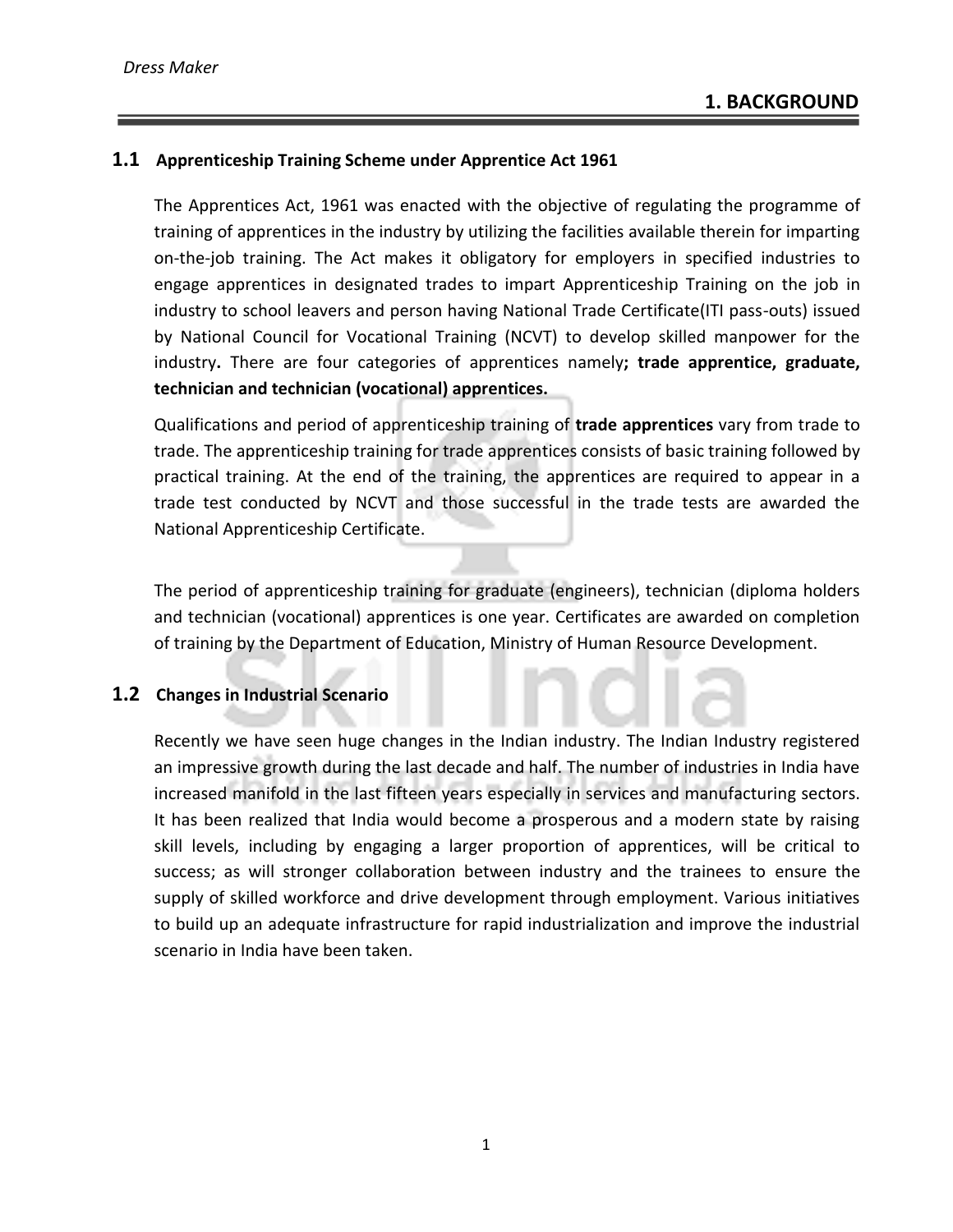#### **1.3 Reformation**

The Apprentices Act, 1961 has been amended and brought into effect from  $22^{nd}$  December, 2014 to make it more responsive to industry and youth. Key amendments are as given below:

- Prescription of number of apprentices to be engaged at establishment level instead of trade-wise.
- Establishment can also engage apprentices in optional trades which are not designated, with the discretion of entry level qualification and syllabus.
- Scope has been extended also to non-engineering occupations.
- Establishments have been permitted to outsource basic training in an institute of their choice.
- The burden of compliance on industry has been reduced significantly.

*<u> 1919 - 1920 - 1920</u>* 

# Skill India कोशल भारत-कुशल भारत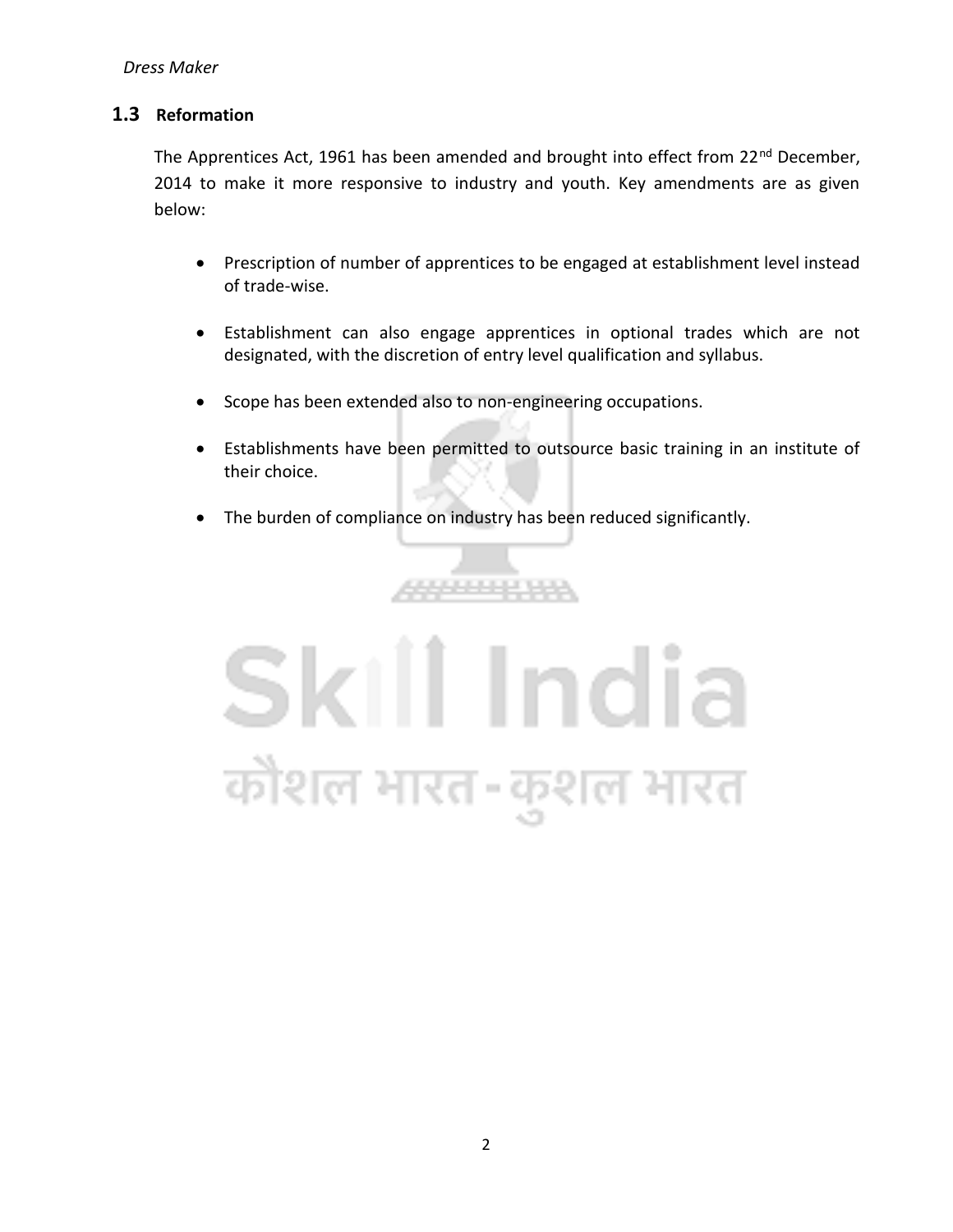#### **2.1 GENERAL**

Directorate General of Training (DGT) under Ministry of Skill Development & Entrepreneurship offers range of vocational training courses catering to the need of different sectors of economy/ Labour market. The vocational training programmes are delivered under aegis of National Council of Vocational Training (NCVT). Craftsman Training Scheme (CTS) and Apprenticeship Training Scheme (ATS) are two pioneer programmes of NCVT for propagating vocational training.

Dress Maker trade under ATS is one of the most popular courses delivered nationwide through different industries. The course is of 01year and 03 months (01 Block) duration. It mainly consists of Domain area and Core area. In the Domain area Trade Theory & Practical impart professional - skills and knowledge, while Core area Employability Skills imparts requisite core skills & knowledge and life skills. After passing out the training programme, the trainee is being awarded National Apprenticeship Certificate (NAC) by NCVT having worldwide recognition.

#### **Broadly candidates need to demonstrate that they are able to:**

- Read & interpret technical parameters/document, plan and organize work processes, identify necessary materials and tools;
- Perform task with due consideration to safety rules, accident prevention regulations and environmental protection stipulations;
- Apply professional skill, knowledge, core skills & employability skills while performing jobs and solve problem during execution.
- Check the job/assembly as per drawing for functioning, identify and rectify errors in job/assembly.
- Document the technical parameters related to the task undertaken.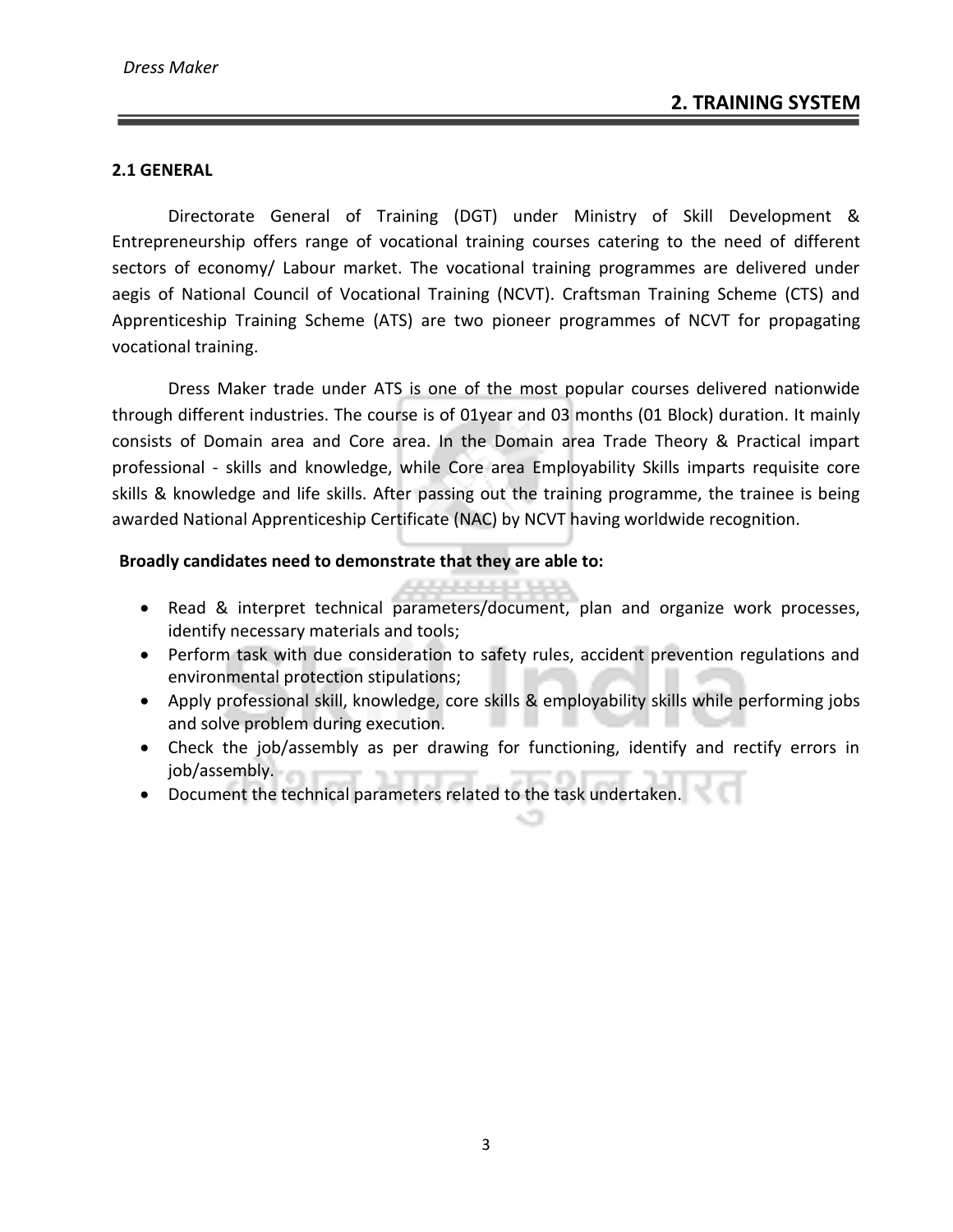#### **2.2 CAREER PROGRESSION PATHWAYS**:

- Can join Crafts Instructor Training Scheme (CITS) in the trade for becoming instructor in ITIs.
- Indicative pathways for vertical mobility.



Table below depicts the distribution of training hours across various course elements during a period of one year (*Basic Training and On-Job Training*): -

#### **Total training duration details: -**

| <b>Time</b><br>(in months)                       | $1 - 3$ | $4 - 15$    |
|--------------------------------------------------|---------|-------------|
| <b>Basic Training</b>                            | Block-1 |             |
| <b>Practical Training</b><br>(On - job training) | ----    | $Block - I$ |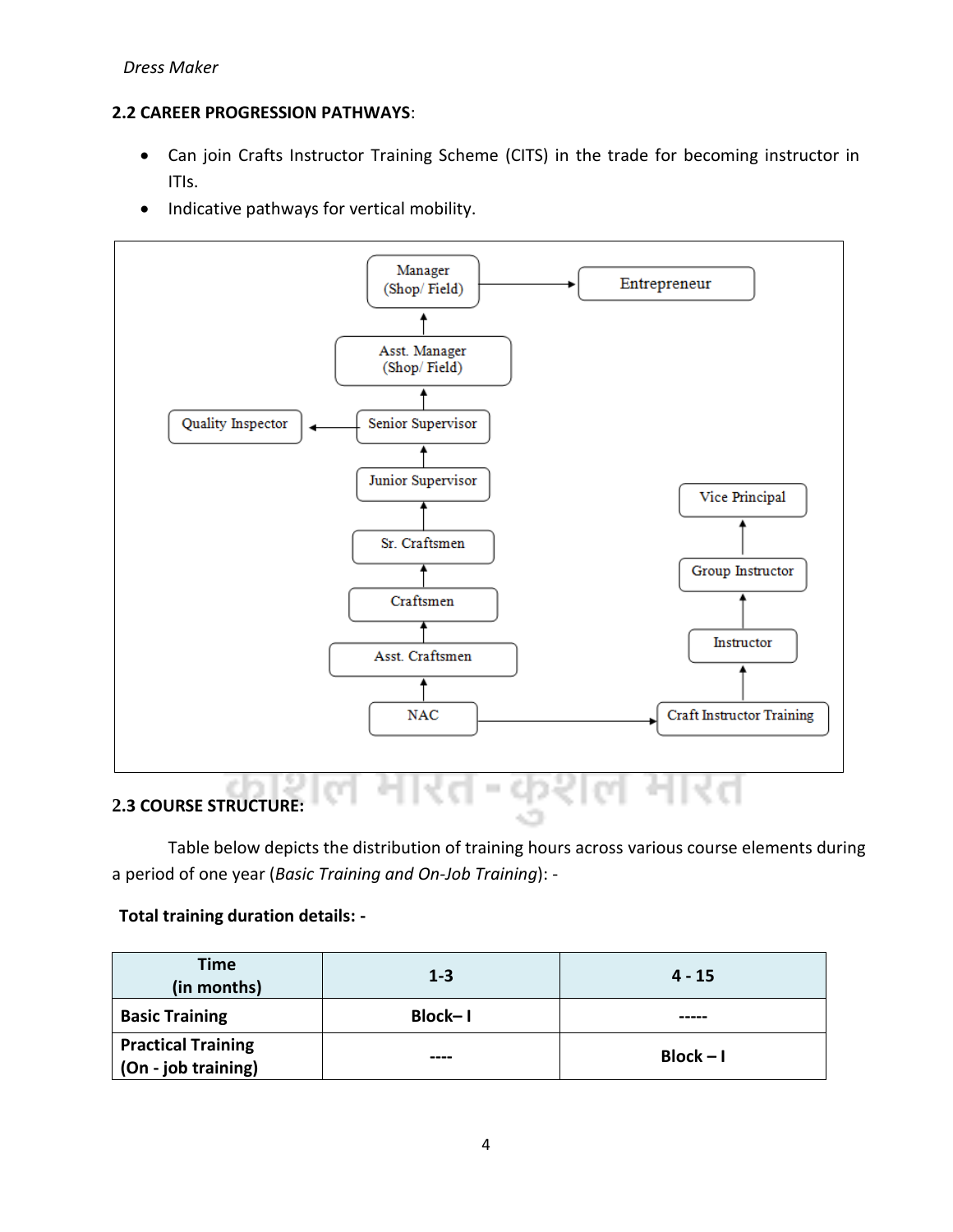#### **A. Basic Training**

For 02 yrs. Course (Non-Engg.):- **Total 03 months:** 03 months in 1styr. only For 01 yr. Course (Non-Engg):- Total 03 months: 03 months in 1<sup>st</sup> yr.

| S No. | <b>Course Element</b>                        | <b>Total Notional Training Hours</b><br>For 01 yr. course |
|-------|----------------------------------------------|-----------------------------------------------------------|
| 1     | Professional Skill (Trade Practical)         | 270                                                       |
| 2     | Professional Knowledge (Trade Theory)        | 120                                                       |
| 3     | <b>Employability Skills</b>                  | 110                                                       |
|       | <b>Total (including Internal Assessment)</b> | 500                                                       |

#### **B. On-Job Training:-**

For 01 yr. Course (Non-Engg.) :-( **Total 12 months**)

Notional Training Hours for On-Job Training: 2080 Hrs.

人名

#### **C. Total training hours:-**

| <b>Duration</b>                | <b>Basic Training</b> | <b>On-Job Training</b> | <b>Total</b> |
|--------------------------------|-----------------------|------------------------|--------------|
| For 02 yrs. Course (Non-Engg.) | 500 hrs.              | 3640 hrs.              | 4140 hrs.    |
| For 01 yr. Course (Non-Engg.)  | 500 hrs.              | 2080 hrs.              | 2580 hrs.    |

#### **2.4 ASSESSMENT & CERTIFICATION:**

The trainee will be tested for his skill, knowledge and attitude during the period of course and at the end of the training programme as notified by Govt of India from time to time. The Employability skills will be tested in first two semesters only.

a) The **Internal assessment** during the period of training will be done by **Formative assessment method** by testing for assessment criteria listed against learning outcomes. The training institute have to maintain individual *trainee portfolio* as detailed in assessment guideline. The marks of internal assessment will be as per the template (Annexure – II).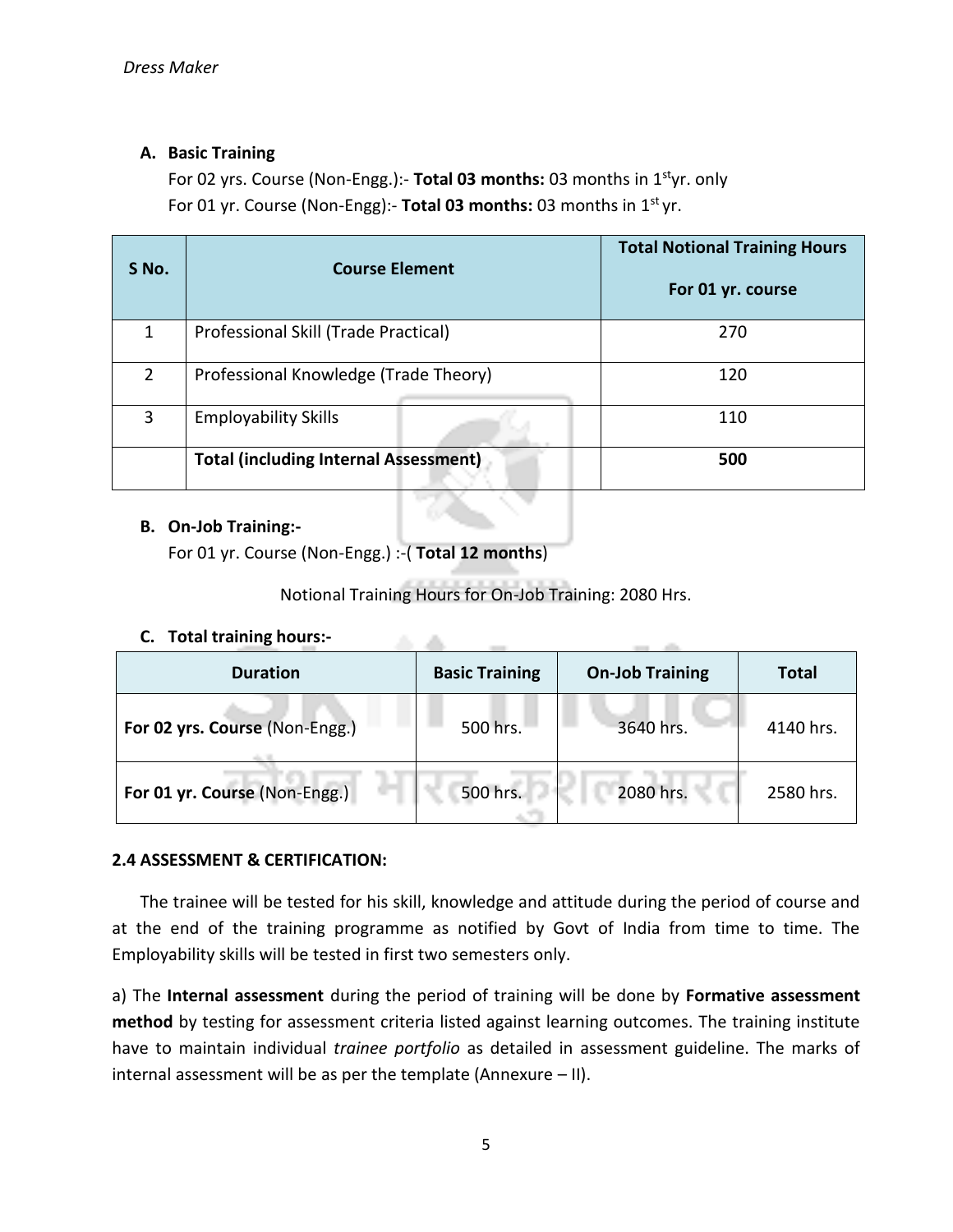#### *Dress Maker*

b) The final assessment will be in the form of summative assessment method. The All India Trade Test for awarding NAC will be conducted by NCVT on completion of course as per guideline of Govt of India. The pattern and marking structure is being notified by govt of India from time to time. **The learning outcome and assessment criteria will be basis for setting question papers for final assessment. The examiner during final examination will also check** individual trainee's profile as detailed in assessment guideline before giving marks for practical examination.

#### **2.4.1 PASS REGULATION**

The minimum pass percent for Practical is 60% & minimum pass percent for Theory subjects 40%. The candidate pass in each subject conducted under all India trade test.

#### **2.4.2 ASSESSMENT GUIDELINE**

Appropriate arrangements should be made to ensure that there will be no artificial barriers to assessment. The nature of special needs should be taken into account while undertaking assessment. Due consideration should be given while assessing for team work, avoidance/reduction of scrap/wastage and disposal of scarp/wastage as per procedure, behavioral attitude, sensitivity to environment and regularity in training. The sensitivity towards OSHE and self-learning attitude are to be considered while assessing competency.

Assessment will be evidence based comprising the following:

- Job carried out in labs/workshop
- Record book/ daily diary
- Answer sheet of assessment
- Viva-voce
- Progress chart
- Attendance and punctuality
- **Assignment**
- Project work

Evidences of internal assessments are to be preserved until forthcoming semester examination for audit and verification by examination body. The following marking pattern to be adopted while assessing:

| <b>Performance Level</b>                                                                                                                                              | <b>Evidence</b>                                                                                                                                        |
|-----------------------------------------------------------------------------------------------------------------------------------------------------------------------|--------------------------------------------------------------------------------------------------------------------------------------------------------|
| $\mid$ (a) Weightage in the range of 60 -75% to be allotted during assessment                                                                                         |                                                                                                                                                        |
| performance in this grade, the<br>For<br>candidate with occasional guidance and<br>showing due regard for safety procedures<br>and practices, has produced work which | • Demonstration of good skill in the use of hand<br>tools, machine tools and workshop equipment<br>Below 70% tolerance dimension/accuracy<br>$\bullet$ |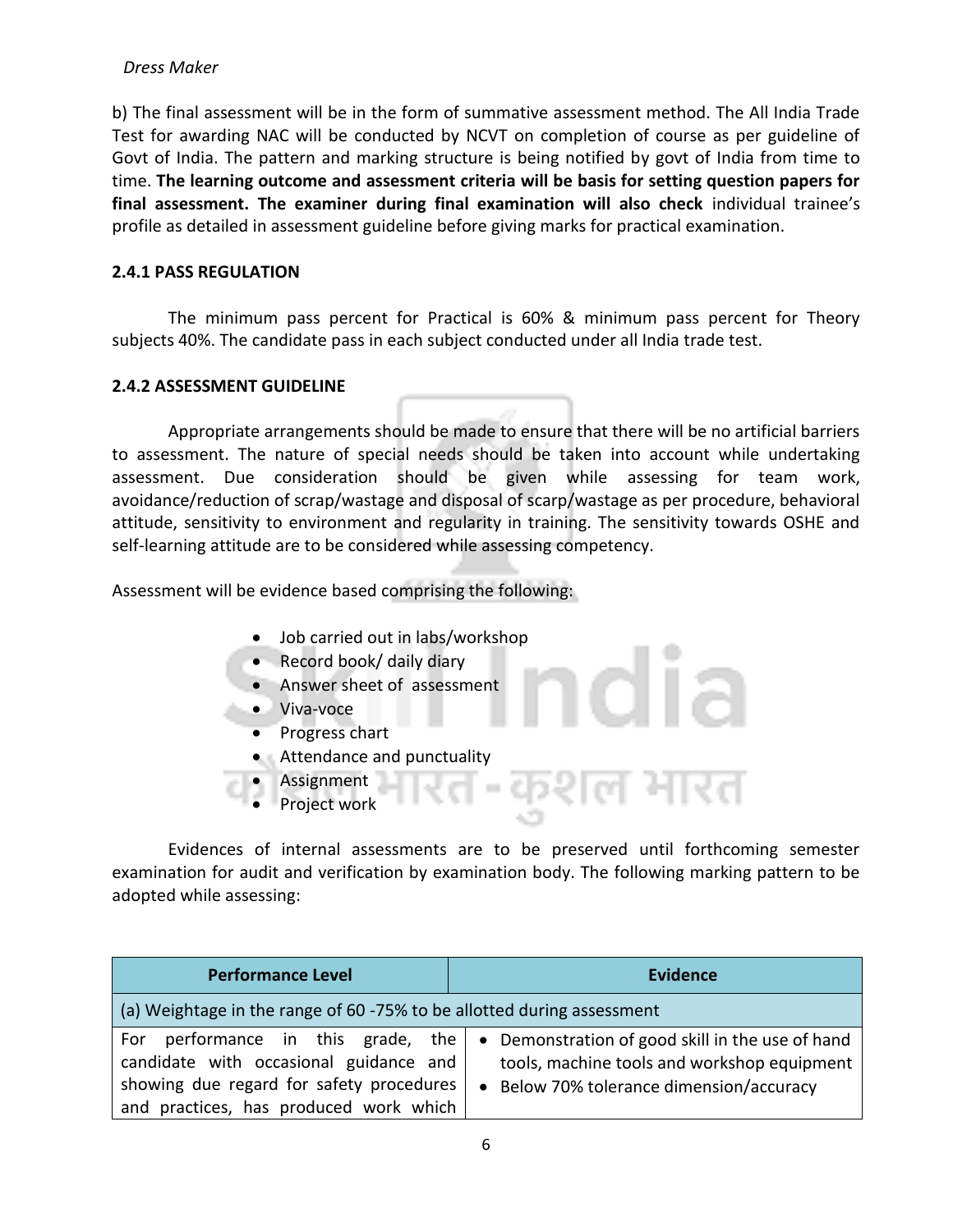| demonstrates attainment of an acceptable<br>standard of craftsmanship.                                                                                                                                                                                                                                 | achieved while undertaking different work<br>with those demanded by the<br>component/job/set standards.<br>A fairly good level of neatness and consistency<br>in the finish<br>Occasional support in completing the<br>project/job.                                                                                                                               |
|--------------------------------------------------------------------------------------------------------------------------------------------------------------------------------------------------------------------------------------------------------------------------------------------------------|-------------------------------------------------------------------------------------------------------------------------------------------------------------------------------------------------------------------------------------------------------------------------------------------------------------------------------------------------------------------|
| (b)Weightage in the range of above75% - 90% to be allotted during assessment                                                                                                                                                                                                                           |                                                                                                                                                                                                                                                                                                                                                                   |
| For this grade, the candidate, with little<br>guidance and showing due regard for safety<br>procedures and practices, has produced<br>work which demonstrates attainment of a<br>reasonable standard of craftsmanship.                                                                                 | Good skill levels in the use of hand tools,<br>machine tools and workshop equipment<br>70-80% tolerance dimension/accuracy<br>achieved while undertaking different work<br>with those demanded by the<br>component/job/set standards.<br>A good level of neatness and consistency in<br>the finish<br>• Little support in completing the project/job              |
| (c) Weightage in the range of above 90% to be allotted during assessment                                                                                                                                                                                                                               |                                                                                                                                                                                                                                                                                                                                                                   |
| in this<br>grade, the<br>performance<br>For<br>candidate, with minimal or no support in<br>organization and execution and with due<br>regard for safety procedures and practices,<br>has produced work which demonstrates<br>attainment of<br>high<br>standard<br>of<br>$\mathsf{a}$<br>craftsmanship. | • High skill levels in the use of hand tools,<br>machine tools and workshop equipment<br>• Above 80% tolerance dimension/accuracy<br>achieved while undertaking different work<br>with those demanded by the<br>component/job/set standards.<br>A high level of neatness and consistency in the<br>finish.<br>Minimal or no support in completing the<br>project. |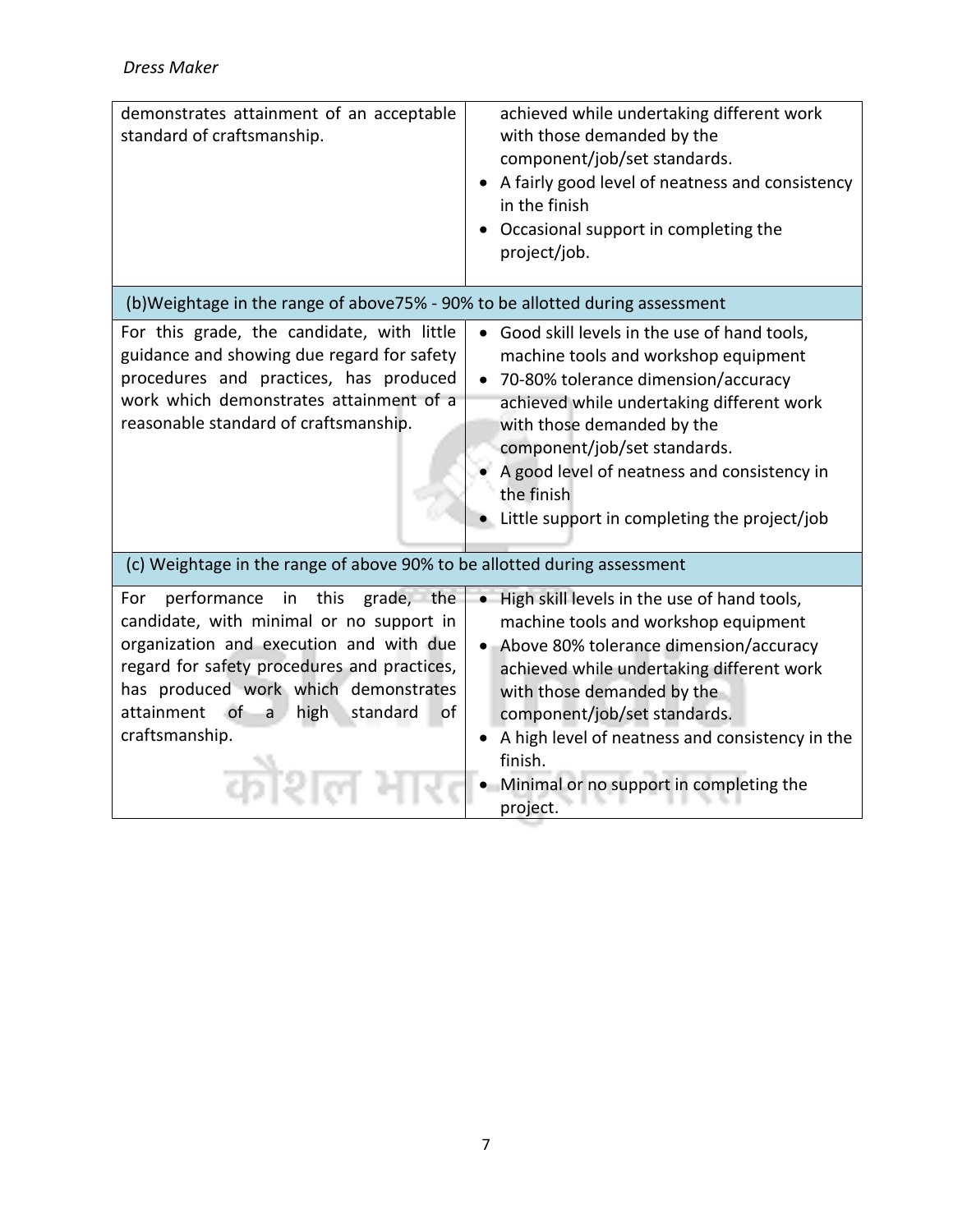#### **Brief description of Job roles:**

**Dress maker** or custom tailor makes clothing according to the need and request of their customers. Dress maker works on tailored or shaped garments, such as coats and suits for kids, men and women. Dressmaker usually works on women's garment such as dresses, blouses etc. Many have their own setup. A few work from their home. Dressmaker helps their customers to choose the kind of color and fabric they want to use for styling of the garment to be made. A dressmaker needs to know all about the different kinds of fabrics and the latest styling. Dress maker take a customer's measurements and note any special figure consideration. They may work with a readymade pattern or make one of their own. They construct the garment. Do under pressing & top pressing to shape it properly & finish the garment. Some dress makers specialized in one kind of garment, such as coats or wedding gowns etc. After gaining few year experience, A Dress Maker may work as a Sample Co-coordinator, Line in charge, supervisor, and designer or assist a pattern master or merchandiser.

To create skilled work force for Self Employment / Working in garment manufacturing Industry as – 444444444

कोशल भारत-कशल भारत

India

- **Dress Maker**
- **Reference NCO:**

**i) NCO-2015: 7531.0200**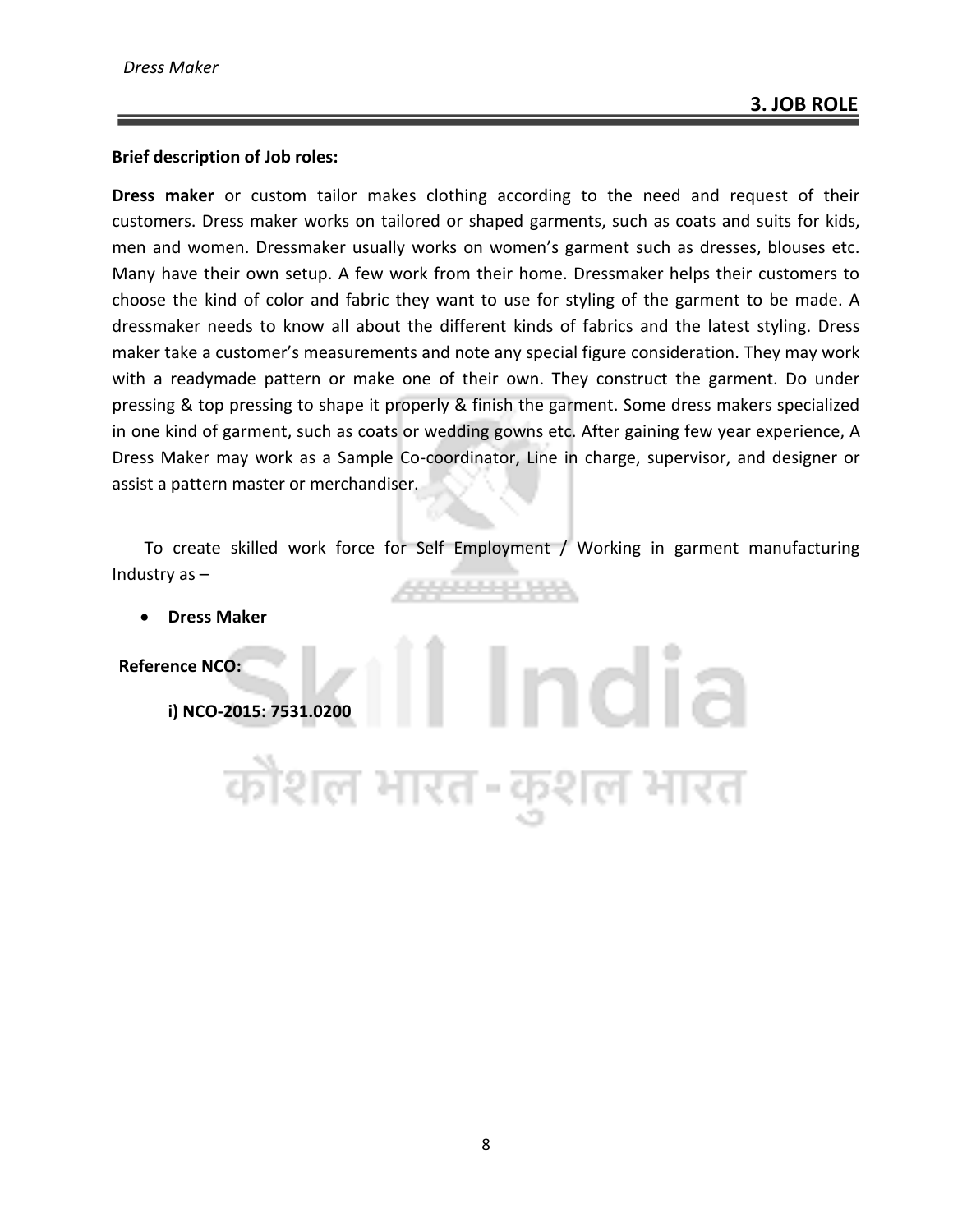NSQF level for Dress Maker trade under ATS: **Level 4**

As per notification issued by Govt. of India dated- 27.12.2013 on National Skill Qualification Framework total 10 (Ten) Levels are defined.

Each level of the NSQF is associated with a set of descriptors made up of five outcome statements, which describe in general terms, the minimum knowledge, skills and attributes that a learner needs to acquire in order to be certified for that level.

Each level of the NSQF is described by a statement of learning outcomes in five domains, known as level descriptors. These five domains are:

- a. Process
- b. Professional knowledge,
- c. Professional skill,
- d. Core skill and
- e. Responsibility.

The Broad Learning outcome of Dress Maker trade under ATS mostly matches with the Level descriptor at Level- 4.

The NSQF level-4 descriptor is given below:

| <b>LEVEL</b> | <b>Process</b><br>required | <b>Professional</b><br>knowledge | Professional<br>skill                       |                 | <b>Core skill</b> |           | <b>Responsibility</b> |  |
|--------------|----------------------------|----------------------------------|---------------------------------------------|-----------------|-------------------|-----------|-----------------------|--|
| Level 4      | Work                       | in Factual                       | Recall                                      | and Language to |                   |           | Responsibility for    |  |
|              | familiar,                  | knowledge                        | demonstrate                                 | Communicate     |                   |           | own work and          |  |
|              | predictable,               | of field of                      | practical skill, written or oral, learning. |                 |                   |           |                       |  |
|              | routine,                   | knowledge                        | routine and with                            |                 |                   | required  |                       |  |
|              | situation                  | of or study                      | repetitive                                  | $in$ clarity,   | skill             | to        |                       |  |
|              | clear choice.              |                                  | narrow range of basic Arithmetic            |                 |                   |           |                       |  |
|              |                            |                                  | application,                                | and             |                   | algebraic |                       |  |
|              |                            |                                  | using                                       | principles,     |                   | basic     |                       |  |
|              |                            |                                  | appropriate rule understanding of           |                 |                   |           |                       |  |
|              |                            |                                  | and tool, using social                      |                 |                   | political |                       |  |
|              |                            |                                  | quality                                     | and             |                   | natural   |                       |  |
|              |                            |                                  | concepts                                    | environment.    |                   |           |                       |  |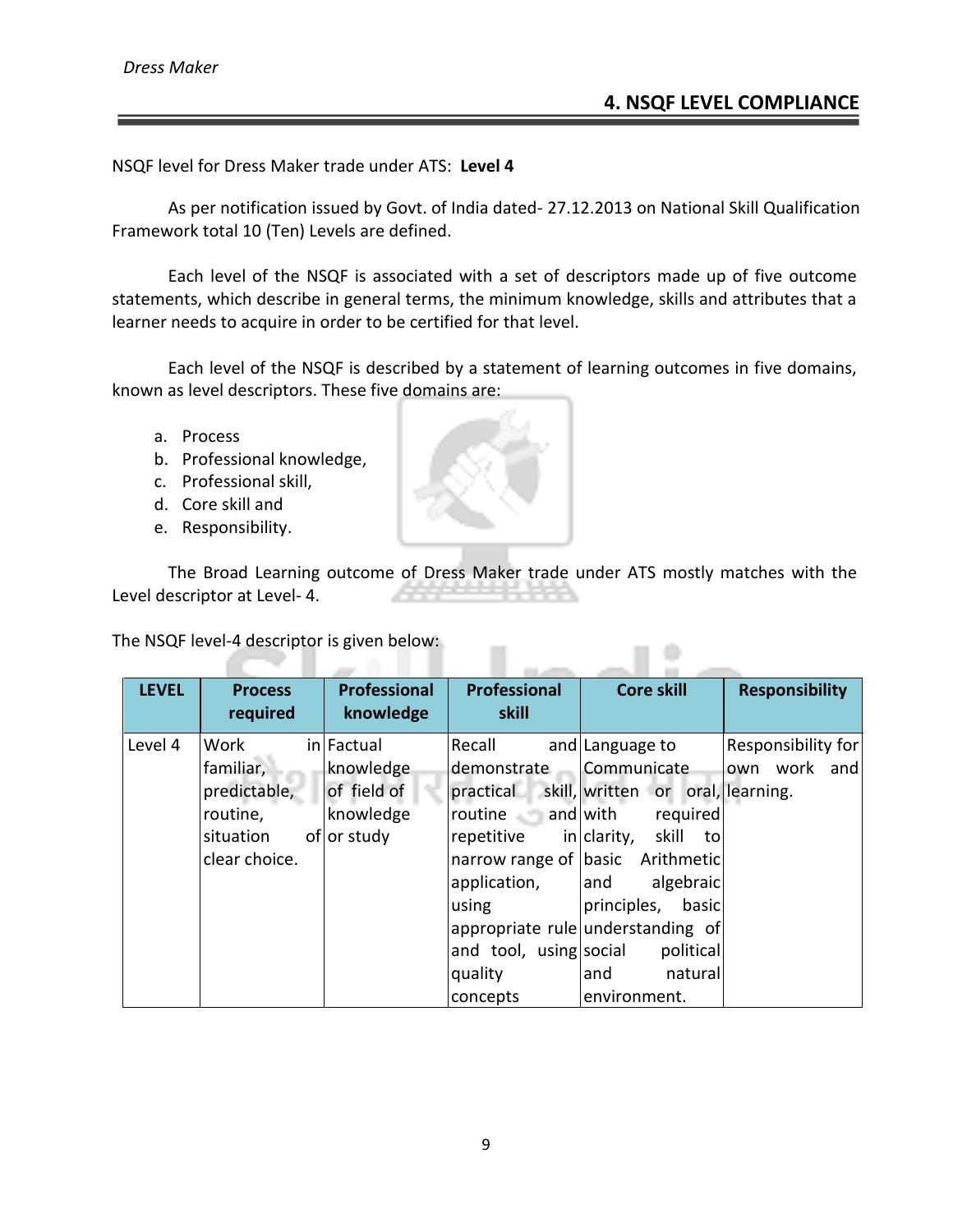#### *Note:*

- *Industry may impart training as per above time schedule for different block, however this is not fixed. The industry may adjust the duration of training considering the fact that all the components under the syllabus must be covered. However the flexibility should be given keeping in view that no safety aspects is compromised.*
- *For imparting Basic Training the industry to tie-up with ITIs having such specific trade and affiliated to NCVT.*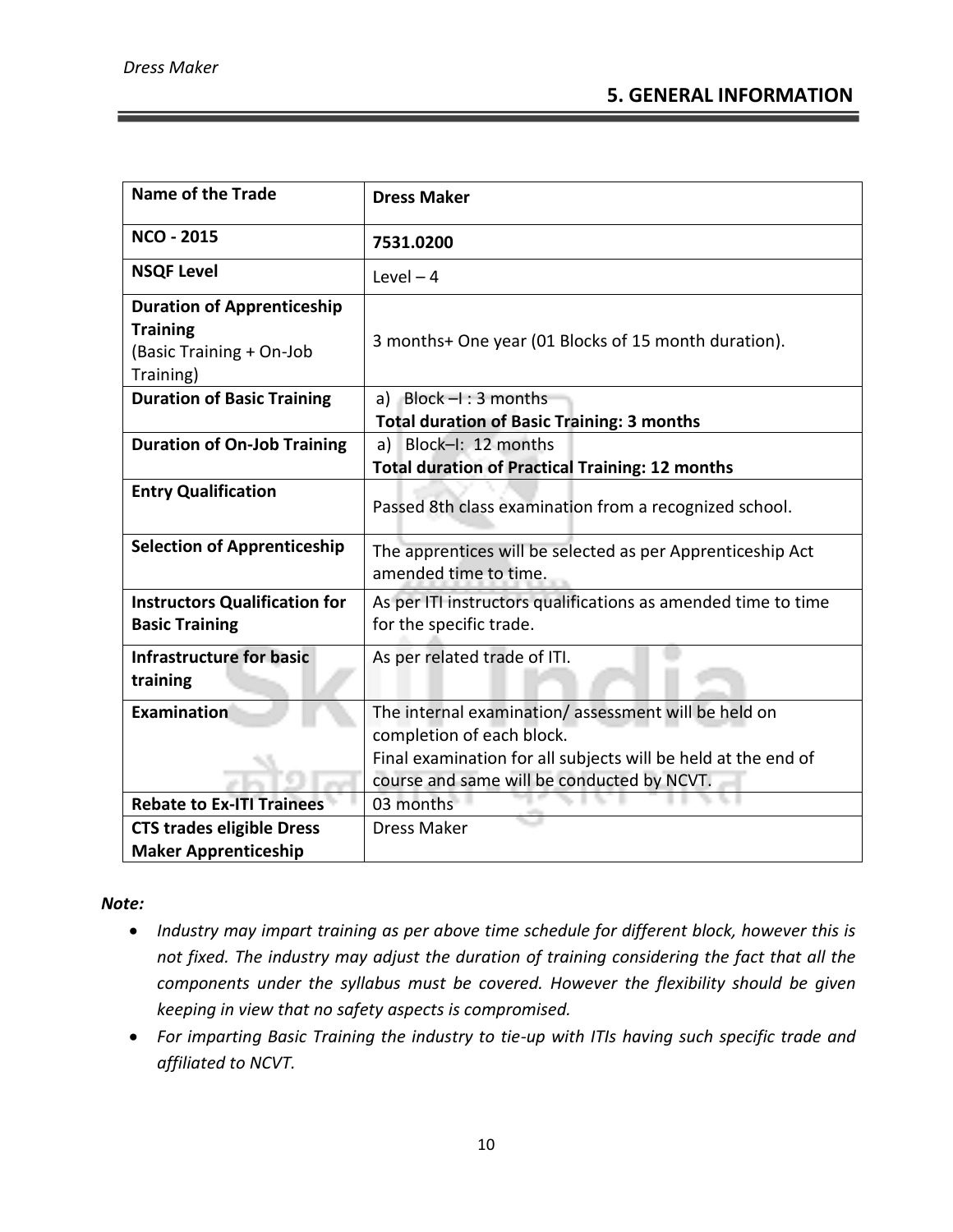#### **6.1 GENERIC LEARNING OUTCOME**

The following are minimum broad Common Occupational Skills/ Generic Learning Outcome after completion of the Dress Maker course of 01 year and 03 months duration under ATS.

#### **Block I:-**

- 1. Recognize & comply safe working practices, environment regulation and housekeeping.
- 2. Select and ascertain measuring instrument and measure dimension of components and record data.
- 3. Explain the concept in productivity, quality tools, and labour welfare legislation and apply such in day to day work to improve productivity & quality.
- 4. Explain personnel finance, entrepreneurship and manage/organize related task in day to day work for personal & societal growth.
- 5. Plan and organize the work related to the occupation.

#### **6.2 SPECIFIC LEARNING OUTCOME**

#### **Block – I**

- 1. Practice and understand precautions to be followed while working in dress making jobs.
- 2. Prepare different types of documentation as per industrial need by different methods of recording information.
- 3. Perform the identification & handling of Tools &Equipment's.
- 4. Understand & selection of different parts and functions of model lock stich sewing machine
- 5. Understand and interpret the type of fabrics, texture, machines stiches, type of elastic, fabric grain line and place of pattern.
- 6. Understand and interpret the Body measurement and sample making.
- 7. Draw various types of sketches and Familiarization their function.
- 8. Draw Flat sketches of one piece dress and women's Indian and Western wear.
- 9. Understand and interpret the Trimming & fastening, Draping Method on sample file in garment industry.
- 10. Prepare the different fixing fasteners i.e. , Buttons, Buttonholes, Hooks & Eye etc.
- 11. Prepare various types of spreading techniques and layout with template.
- 12. Prepare the designing, Cutting and Stitching of Ladies Salwar suit, Gents trouser shirt and Kids Romper and Jhalba
- 13. Understand and interpret the method of removing different kind of stains in fabric, different kind of checking and alteration of pattern.

*NOTE: Learning outcomes are reflection of total competencies of a trainee and assessment will be carried out as per assessment criteria.*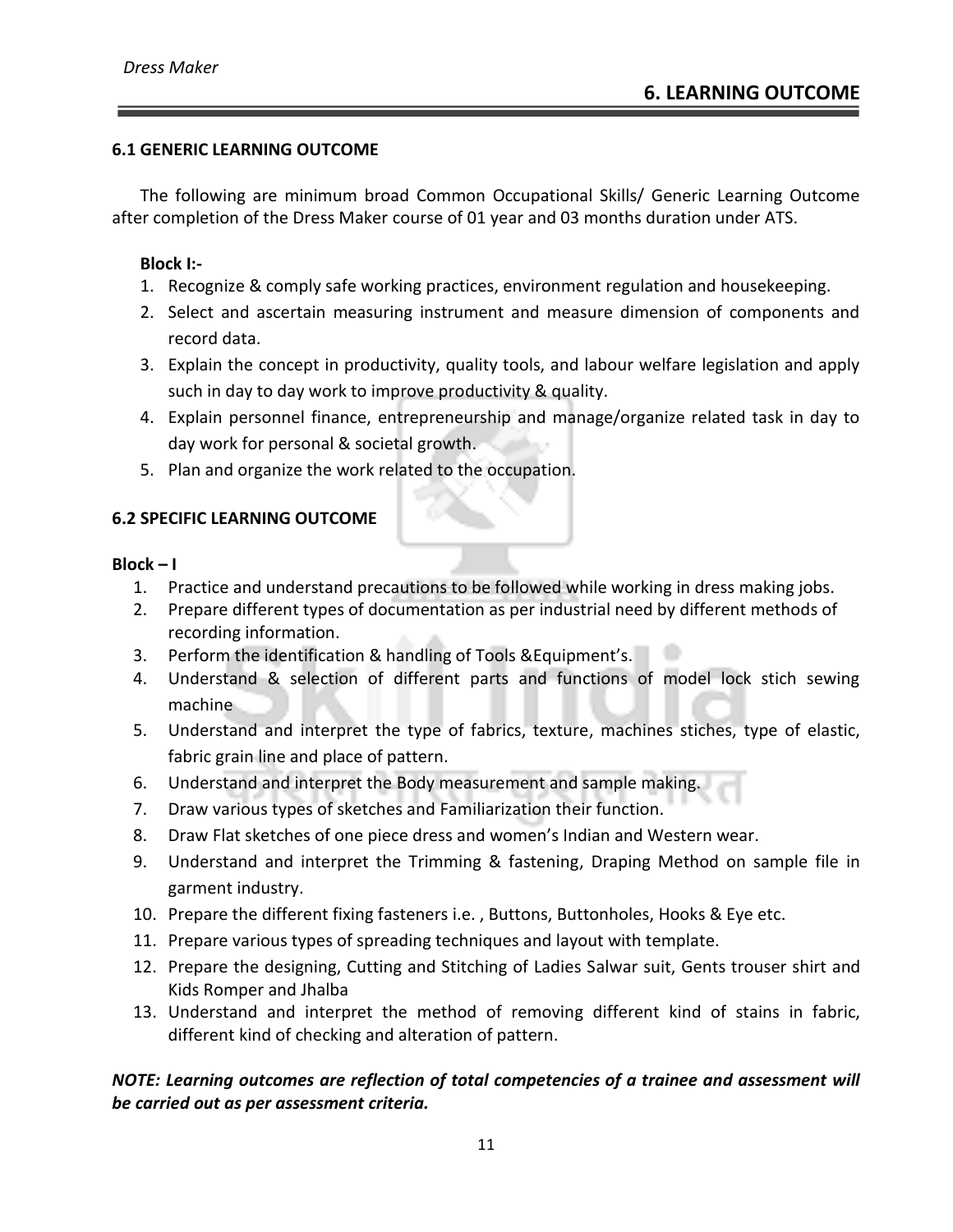### **7. LEARNING OUTCOME WITH ASSESSMENT CRITERIA**

|    |                                                                               | <b>GENERIC LEARNING OUTCOME</b>                                                                                                                                                                                                |
|----|-------------------------------------------------------------------------------|--------------------------------------------------------------------------------------------------------------------------------------------------------------------------------------------------------------------------------|
|    | <b>LEARNING OUTCOMES</b>                                                      | <b>ASSESSMENT CRITERIA</b>                                                                                                                                                                                                     |
| 1. | Recognize & comply safe<br>working<br>practices,<br>environment<br>regulation | 1.1.<br>Follow and maintain procedures to achieve a safe<br>working environment in line with occupational health<br>and safety regulations and requirements.                                                                   |
|    | and housekeeping.                                                             | Recognize and report all unsafe situations according<br>1.2.<br>to site policy.                                                                                                                                                |
|    |                                                                               | Identify and take necessary precautions on fire and<br>1.3.<br>safety hazards and report according to site policy and<br>procedures.                                                                                           |
|    |                                                                               | Identify,<br>1.4.<br>handle<br>and<br>store<br>dispose<br>off<br>$\sqrt{2}$<br>dangerous/unsalvageable goods<br>and<br>substances<br>according to site policy and procedures following<br>safety regulations and requirements. |
|    |                                                                               | Identify and observe site policies and procedures in<br>1.5.<br>regard to illness or accident.                                                                                                                                 |
|    |                                                                               | 1.6.<br>Identify safety alarms accurately.                                                                                                                                                                                     |
|    |                                                                               | Report supervisor/ Competent of authority in the<br>1.7.<br>event of accident or sickness of any staff and record<br>accident details correctly according<br>to<br>site<br>accident/injury procedures.                         |
|    |                                                                               | Identify and observe site evacuation procedures<br>1.8.<br>according to site policy.<br>1.9.<br>Identify Personal Productive Equipment (PPE) and use                                                                           |
|    |                                                                               | the same as per related working environment.                                                                                                                                                                                   |
|    |                                                                               | Identify basic first aid and use them under different<br>1.10.<br>circumstances.                                                                                                                                               |
|    |                                                                               | 1.11.<br>Identify different fire extinguisher and use the same as<br>per requirement.                                                                                                                                          |
|    |                                                                               | 1.12. Identify environmental pollution & contribute to<br>avoidance of same.                                                                                                                                                   |
|    |                                                                               | Take opportunities to use energy and materials in an<br>1.13.<br>environmentally friendly manner                                                                                                                               |
|    |                                                                               | 1.14. Avoid waste and dispose waste as per procedure                                                                                                                                                                           |
|    |                                                                               | Recognize different components of 5S and apply the<br>1. 15.<br>same in the working environment.                                                                                                                               |
|    |                                                                               |                                                                                                                                                                                                                                |
| 2. | Understand,<br>explain                                                        | Explain concept of basic science related to the field such<br>2.1                                                                                                                                                              |
|    | different<br>mathematical                                                     | as Material science, Mass, weight, density, speed,                                                                                                                                                                             |
|    | calculation & science in                                                      | velocity, heat & temperature, force, motion, pressure,                                                                                                                                                                         |
|    | the field of study including                                                  | heat treatment, centre of gravity, friction.                                                                                                                                                                                   |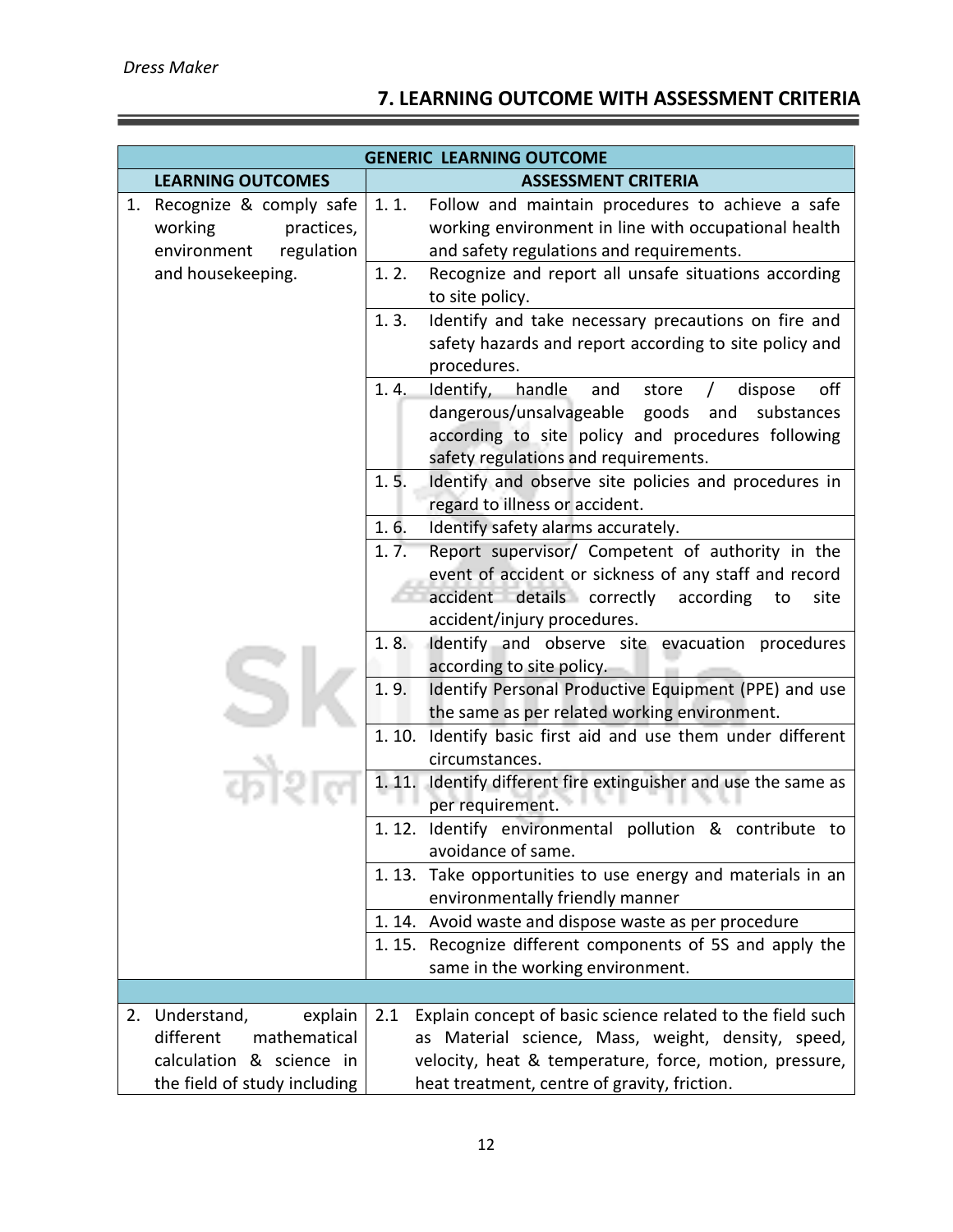| basic electrical and apply                                                                                                                                                                                                                                                                                                                                                                                                              | 2.2<br>Measure dimensions as per drawing                                                                                                                                                                                                                                                                                                                                                                           |
|-----------------------------------------------------------------------------------------------------------------------------------------------------------------------------------------------------------------------------------------------------------------------------------------------------------------------------------------------------------------------------------------------------------------------------------------|--------------------------------------------------------------------------------------------------------------------------------------------------------------------------------------------------------------------------------------------------------------------------------------------------------------------------------------------------------------------------------------------------------------------|
| day to<br>day<br>work.<br>in                                                                                                                                                                                                                                                                                                                                                                                                            | Use scale/ tapes to measure for fitting to specification.<br>2.3                                                                                                                                                                                                                                                                                                                                                   |
| <i><b>Different</b></i><br>mathematical<br>calculation & science -                                                                                                                                                                                                                                                                                                                                                                      | 2.4<br>Comply given tolerance.                                                                                                                                                                                                                                                                                                                                                                                     |
| Work, Power & Energy,<br>Algebra, Geometry<br>&<br>Mensuration,                                                                                                                                                                                                                                                                                                                                                                         | 2.5<br>Prepare list of appropriate materials by interpreting<br>detail drawings and determine quantities of such<br>materials.                                                                                                                                                                                                                                                                                     |
| &<br>Trigonometry,<br>Heat<br>&<br>Temperature, Levers                                                                                                                                                                                                                                                                                                                                                                                  | Ensure dimensional accuracy of assembly by using<br>2.6<br>different instruments/gauges.                                                                                                                                                                                                                                                                                                                           |
| Simple machine, graph,<br>Statistics,<br>Centre<br>оf<br>Power<br>gravity,<br>transmission, Pressure]                                                                                                                                                                                                                                                                                                                                   | Explain basic electricity, insulation & earthing.<br>2.7                                                                                                                                                                                                                                                                                                                                                           |
|                                                                                                                                                                                                                                                                                                                                                                                                                                         |                                                                                                                                                                                                                                                                                                                                                                                                                    |
| Interpret specifications,<br>3.<br>different<br>engineering<br>drawing and apply for<br>different application in the<br>field of work. [Different<br>drawing-<br>engineering<br>Geometrical construction,<br>Dimensioning,<br>Layout,<br>Method of representation,<br>Symbol, scales, Different<br>Projections, Machined<br>components & different<br>thread forms, Assembly<br>drawing, Sectional views,<br>Estimation<br>of material, | 3. 1. Read & interpret the information on drawings and apply<br>in executing practical work.<br>3. 2. Read & analyse the specification to ascertain the<br>material requirement, tools, and machining /assembly<br>/maintenance parameters.<br>3. 3. Encounter drawings with missing/unspecified<br>key<br>information and make own calculations to fill in missing<br>dimension/parameters to carry out the work. |
| electronic<br>Electrical<br>8 <sub>1</sub><br>symbol]                                                                                                                                                                                                                                                                                                                                                                                   |                                                                                                                                                                                                                                                                                                                                                                                                                    |
|                                                                                                                                                                                                                                                                                                                                                                                                                                         |                                                                                                                                                                                                                                                                                                                                                                                                                    |
| Select<br>ascertain<br>and<br>4.<br>measuring instrument and<br>dimension<br>0f<br>measure                                                                                                                                                                                                                                                                                                                                              | 4.1 Select appropriate measuring instruments such as<br>micrometers, verniercalipers, dial gauge, bevel protector<br>and height gauge (as per tool list).                                                                                                                                                                                                                                                          |
| components and record<br>data.                                                                                                                                                                                                                                                                                                                                                                                                          | 4.2 Ascertain the functionality & correctness of the<br>instrument.                                                                                                                                                                                                                                                                                                                                                |
|                                                                                                                                                                                                                                                                                                                                                                                                                                         | Measure dimension of the components & record data to<br>4.3<br>analyse the with given drawing/measurement.                                                                                                                                                                                                                                                                                                         |
|                                                                                                                                                                                                                                                                                                                                                                                                                                         |                                                                                                                                                                                                                                                                                                                                                                                                                    |
| Explain<br>the concept<br>in<br>5.<br>productivity, quality tools,                                                                                                                                                                                                                                                                                                                                                                      | Explain the concept of productivity and quality tools and<br>5.1<br>apply during execution of job.                                                                                                                                                                                                                                                                                                                 |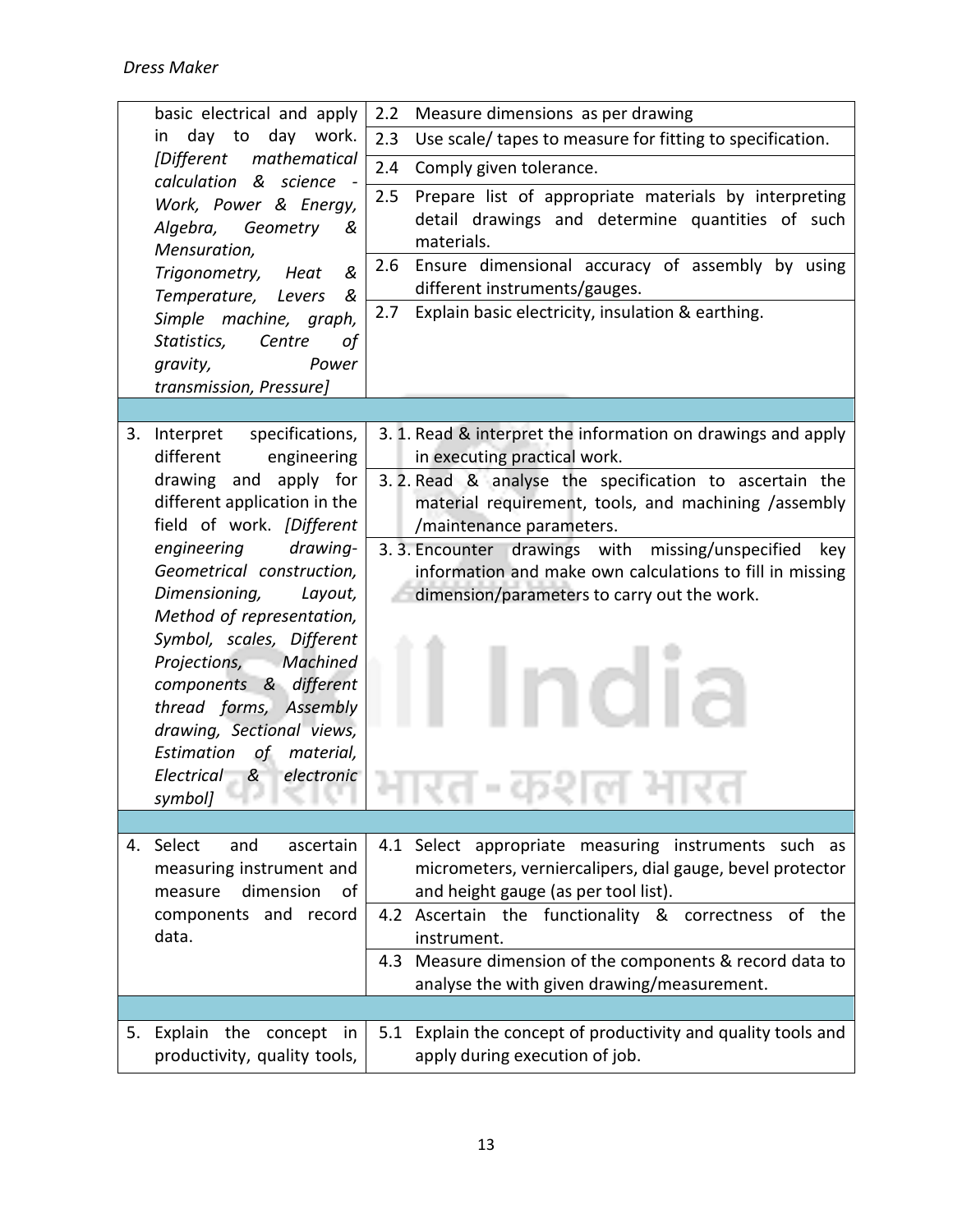#### *Dress Maker*

| labour welfare<br>and<br>legislation and apply such<br>in day to day work to<br>improve productivity &<br>quality.                                         | 5.2 Understand the basic concept of labour welfare<br>legislation and adhere to responsibilities and remain<br>sensitive towards such laws.<br>5.3 Knows benefits guaranteed under various acts                                                                                                                                                                                                                              |
|------------------------------------------------------------------------------------------------------------------------------------------------------------|------------------------------------------------------------------------------------------------------------------------------------------------------------------------------------------------------------------------------------------------------------------------------------------------------------------------------------------------------------------------------------------------------------------------------|
|                                                                                                                                                            |                                                                                                                                                                                                                                                                                                                                                                                                                              |
| 6. Explain<br>energy<br>global<br>conservation,<br>warming and<br>pollution<br>and contribute in day to<br>day work by optimally                           | 6.1 Explain the concept of energy conservation, global<br>warming, pollution and utilize the available recourses<br>optimally & remain sensitive to avoid environment<br>pollution.<br>6.2 Dispose waste following standard procedure.                                                                                                                                                                                       |
| using available resources.                                                                                                                                 |                                                                                                                                                                                                                                                                                                                                                                                                                              |
|                                                                                                                                                            |                                                                                                                                                                                                                                                                                                                                                                                                                              |
| 7. Explain personnel finance,<br>entrepreneurship<br>and<br>manage/organize related<br>task in day to day work for<br>personal<br>&<br>societal<br>growth. | 7. 1. Explain personnel finance and entrepreneurship.<br>7. 2. Explain role of Various Schemes and Institutes for self-<br>employment i.e. DIC, SIDA, SISI, NSIC, SIDO, Idea for<br>financing/ non financing support agencies to familiarizes<br>with the Policies /Programmes & procedure & the<br>available scheme.<br>7. 3. Prepare Project report to become an entrepreneur for<br>submission to financial institutions. |
|                                                                                                                                                            |                                                                                                                                                                                                                                                                                                                                                                                                                              |
| 8. Plan<br>and organize<br>the<br>related<br>work<br>the<br>to<br>occupation.                                                                              | 8. 1. Use documents, drawings and recognize hazards in the<br>work site.<br>assembly<br>8. 2. Plan<br>workplace/<br>location<br>with<br>due<br>consideration to operational stipulation<br>8.3. Communicate effectively with others and plan project<br>tasks<br>8.4. Assign roles and responsibilities of the co-trainees for<br>execution of the task effectively and monitor the same.                                    |
| <b>SPECIFIC OUTCOME</b>                                                                                                                                    |                                                                                                                                                                                                                                                                                                                                                                                                                              |
|                                                                                                                                                            | <b>Block-I</b>                                                                                                                                                                                                                                                                                                                                                                                                               |

*Assessment Criteria i.e. the standard of performance, for each specific learning outcome mentioned under Block – I (section: 10) must ensure that the trainee works in familiar, predictable, routine, situation of clear choice. Assessment criteria should broadly cover the aspect of Planning (Identify, ascertain, etc.); Execution apply factual knowledge of field of knowledge, recall and demonstrate practical skill during performing the work in routine and repetitive in narrow range of application, using appropriate rule and tool, complying with basic arithmetic and algebraic principles and language to communicate in written or oral with required clarity; Checking/ Testing to ensure functionality during the assessment of each outcome. The assessments parameters must also ascertain that the candidate is responsible for his/her own work and learning.*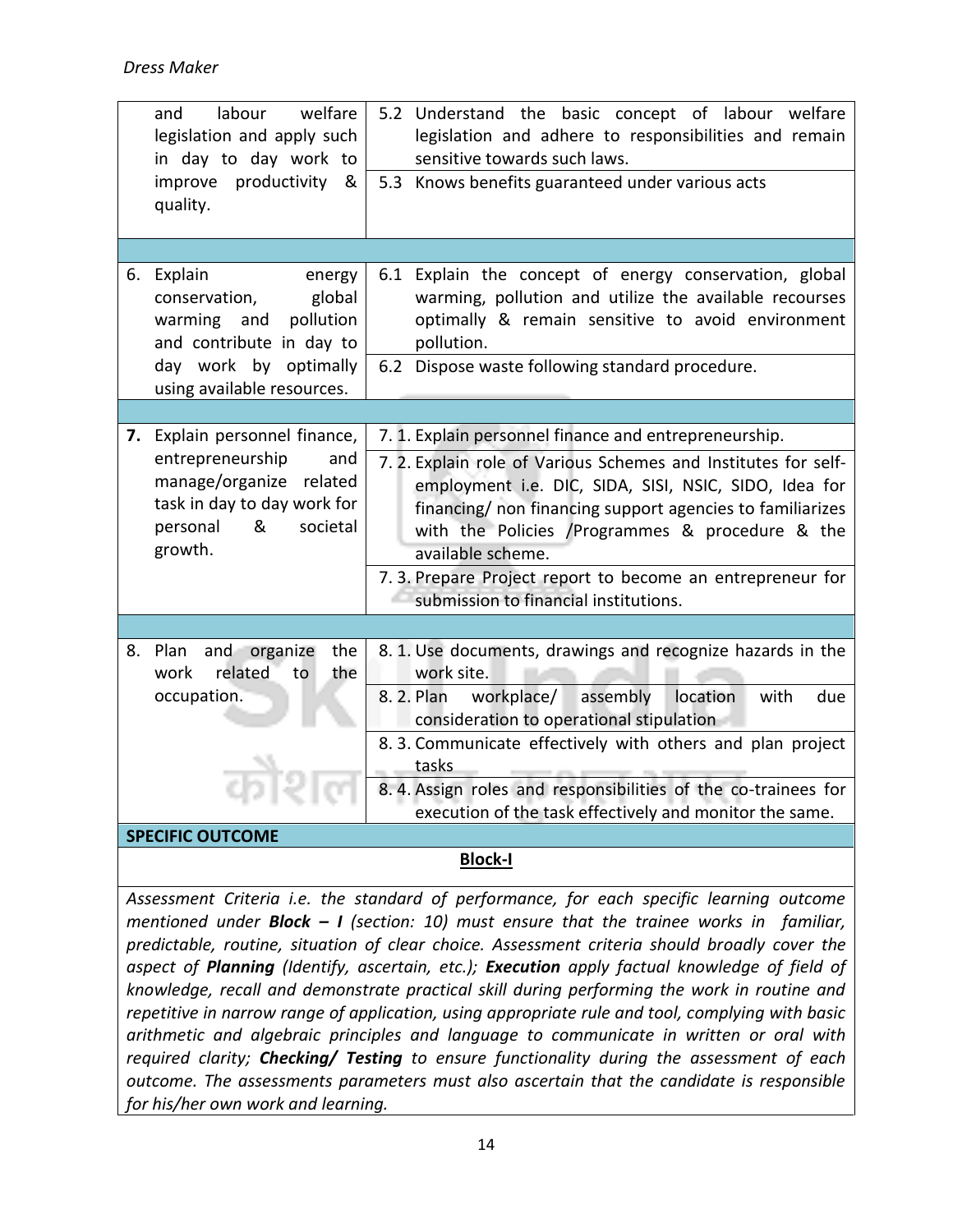

## Skill India कौशल भारत-कुशल भारत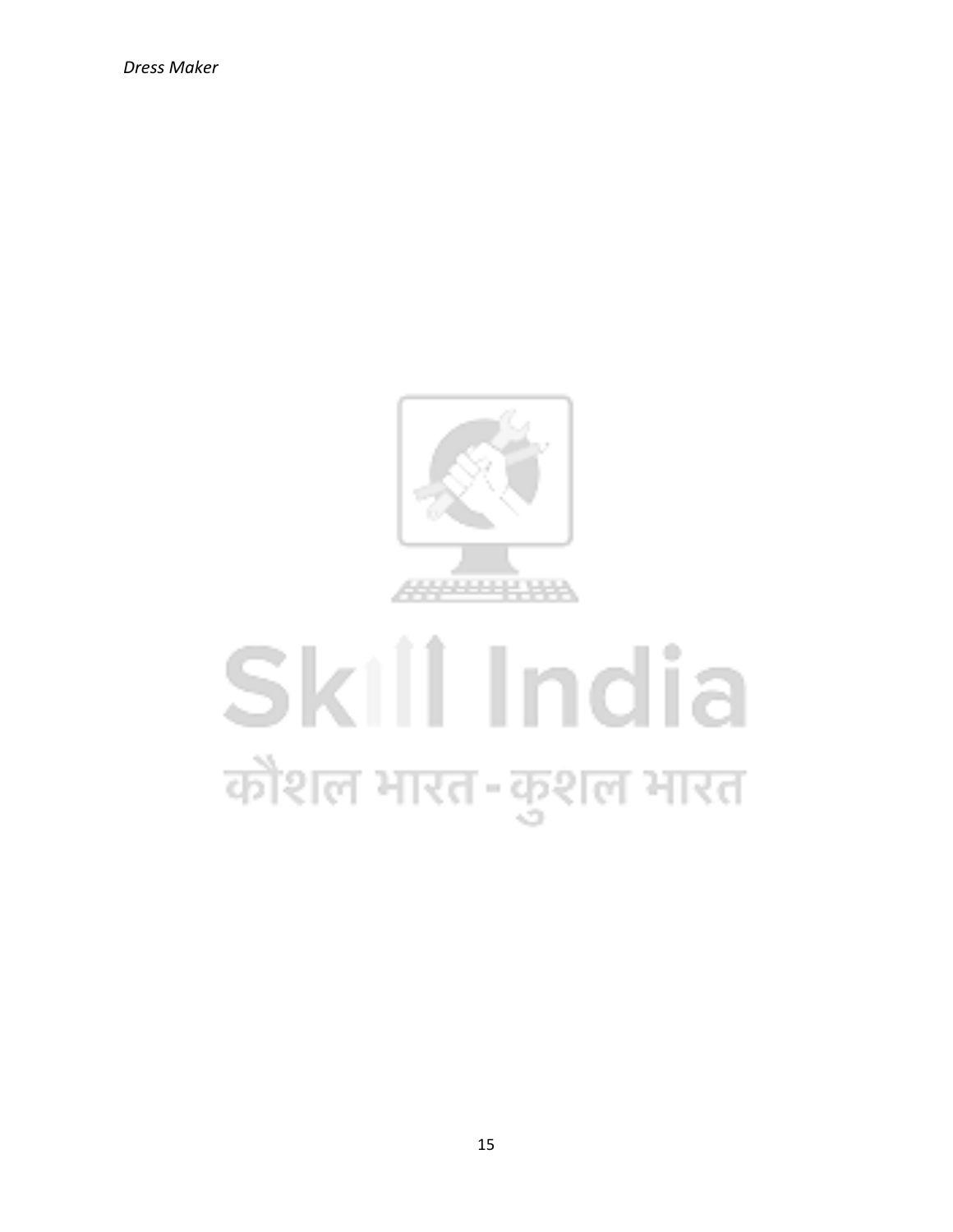#### **BASIC TRAINING (Block – I)**

#### **Duration: (03) Three Months**

| <b>Week</b><br>No. | <b>Professional Skills (Trade Practical)</b>            | <b>Professional Knowledge (Trade Theory)</b>                 |
|--------------------|---------------------------------------------------------|--------------------------------------------------------------|
| 1.                 | Familiarization with the<br>➤                           | Introduction and familiarization with<br>➤                   |
|                    | Institute.                                              | the institute.                                               |
|                    | Familiarization and handling of<br>➤                    | Importance of safety and general<br>➤                        |
|                    | tools                                                   | precaution                                                   |
|                    | <b>Identification of Tools</b><br>➤                     | Job prospects<br>➤                                           |
|                    | &Equipment's.                                           | Introduction to work ethics &                                |
|                    | Cutting                                                 | discipline                                                   |
|                    | Pressing                                                | Cutting tools , Techniques & Technical                       |
|                    | Marking                                                 | terms                                                        |
|                    | Finishing                                               | Pressing tools , Techniques & Technical<br>terms             |
|                    | Sewing                                                  | $\triangleright$ Marking tools, Techniques &                 |
|                    |                                                         | <b>Technical terms</b>                                       |
|                    |                                                         | Finishing tools, Techniques &<br>➤                           |
|                    |                                                         | technical terms                                              |
|                    |                                                         | Sewing tools, Techniques & technical                         |
|                    |                                                         | terms                                                        |
|                    |                                                         | Ergonomics                                                   |
|                    |                                                         | <b>Basic industrial terminology</b><br>$\blacktriangleright$ |
|                    |                                                         | $\blacktriangleright$<br>Introduction to dummy, such as      |
|                    |                                                         | princess line High Point of Shoulder,                        |
|                    |                                                         | Neck line, etc.                                              |
| $2 - 3$            | Familiarization of industrial<br>➤                      | Familiarization of industrial model<br>➤                     |
|                    | model lock stitch sewing                                | lock stitch sewing machine.                                  |
|                    | machine.                                                | Machine Needle & Thread.                                     |
|                    | $\triangleright$ Selection of appropriate               | Parts & Functions                                            |
|                    | needle and thread                                       | <b>Stitch Formation</b>                                      |
|                    | Selection of right type of<br>➤                         | Care & Maintenance                                           |
|                    | pressure boot and folders for                           | Trouble shooting<br>$\bullet$                                |
|                    | different kind of zipper<br>constructions and different | Identification of type of fabrics and                        |
|                    | kind of piping constructions.                           | textures                                                     |
|                    | Selection of right type of<br>➤                         | Introduction of machine stitches<br>⋗                        |
|                    | machine for a particular fabric                         | Seams                                                        |
|                    | & particular construction.                              | Seam Finishes                                                |
|                    | Selection of right type of<br>➤                         | <b>Introducing Fullness</b><br>➤                             |
|                    |                                                         | Darts<br>$\bullet$                                           |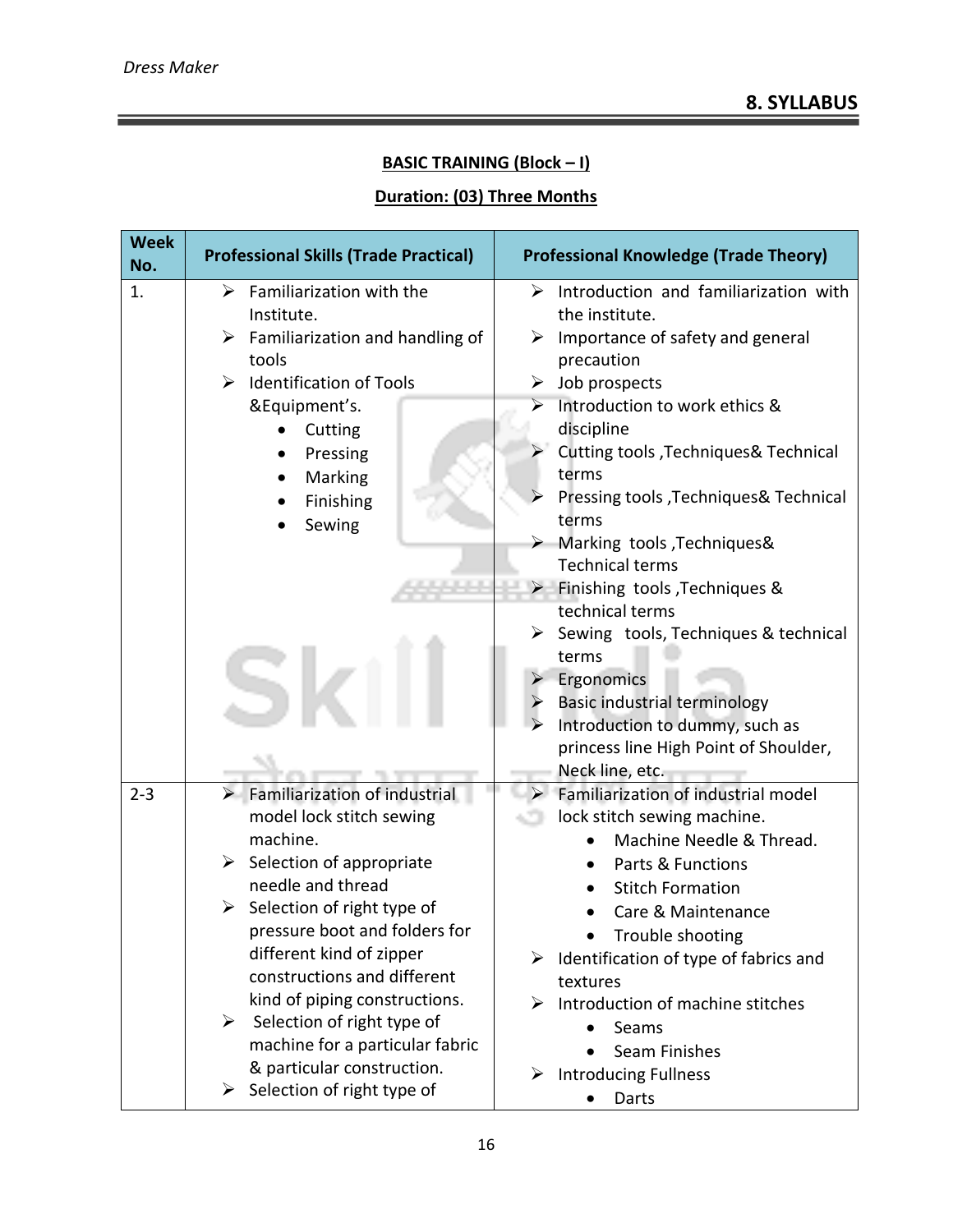| line, warp & weft.<br>Gathers & Shirring<br>$\triangleright$ How to place pattern- on<br>Frills / Ruffle<br>grain, off grain or Bias.<br>Flare<br>$\triangleright$ Sample of making Machine<br>Smocking<br><b>Stitches</b><br>$\triangleright$ Body Measurements Importance<br>Seams<br><b>Types &amp; Measuring Techniques</b><br><b>Seam Finishes</b><br>Precautions<br>$\triangleright$ Samples of making<br><b>Measurement Charts</b><br>Darts |
|----------------------------------------------------------------------------------------------------------------------------------------------------------------------------------------------------------------------------------------------------------------------------------------------------------------------------------------------------------------------------------------------------------------------------------------------------|
|                                                                                                                                                                                                                                                                                                                                                                                                                                                    |
|                                                                                                                                                                                                                                                                                                                                                                                                                                                    |
|                                                                                                                                                                                                                                                                                                                                                                                                                                                    |
|                                                                                                                                                                                                                                                                                                                                                                                                                                                    |
|                                                                                                                                                                                                                                                                                                                                                                                                                                                    |
|                                                                                                                                                                                                                                                                                                                                                                                                                                                    |
|                                                                                                                                                                                                                                                                                                                                                                                                                                                    |
| <b>Tucks</b>                                                                                                                                                                                                                                                                                                                                                                                                                                       |
| Pleats                                                                                                                                                                                                                                                                                                                                                                                                                                             |
| Gathers & Shirring                                                                                                                                                                                                                                                                                                                                                                                                                                 |
| Frills / Ruffle                                                                                                                                                                                                                                                                                                                                                                                                                                    |
| Flare                                                                                                                                                                                                                                                                                                                                                                                                                                              |
| Smocking.<br>$\bullet$                                                                                                                                                                                                                                                                                                                                                                                                                             |
| $\triangleright$ Sketching of Following:<br><b>Human Figures</b><br>$4 - 5$                                                                                                                                                                                                                                                                                                                                                                        |
| <b>Neckline</b><br><b>Eight Head Theory</b>                                                                                                                                                                                                                                                                                                                                                                                                        |
| Gathers<br><b>Joints and Muscles</b>                                                                                                                                                                                                                                                                                                                                                                                                               |
| Pleats<br><b>Types of Figures</b>                                                                                                                                                                                                                                                                                                                                                                                                                  |
| Principles and elements of design<br><b>Tucks</b>                                                                                                                                                                                                                                                                                                                                                                                                  |
| Collars                                                                                                                                                                                                                                                                                                                                                                                                                                            |
| <b>Draping</b><br>Yokes                                                                                                                                                                                                                                                                                                                                                                                                                            |
| Introduction<br><b>Frills</b>                                                                                                                                                                                                                                                                                                                                                                                                                      |
| Terminology<br>Shirring                                                                                                                                                                                                                                                                                                                                                                                                                            |
| <b>Tools</b><br>Sleeves                                                                                                                                                                                                                                                                                                                                                                                                                            |
| Cascade                                                                                                                                                                                                                                                                                                                                                                                                                                            |
| Pockets                                                                                                                                                                                                                                                                                                                                                                                                                                            |
| Flat Sketching of one piece                                                                                                                                                                                                                                                                                                                                                                                                                        |
| dresses                                                                                                                                                                                                                                                                                                                                                                                                                                            |
| Flat Sketching of women's<br>➤                                                                                                                                                                                                                                                                                                                                                                                                                     |
| Indian and western wear                                                                                                                                                                                                                                                                                                                                                                                                                            |
| $\triangleright$ Draping Method Sample file of<br>Introduction to computer for garment<br>6<br>➤                                                                                                                                                                                                                                                                                                                                                   |
| different types of trims and<br>industry Trimmings                                                                                                                                                                                                                                                                                                                                                                                                 |
| fasteners                                                                                                                                                                                                                                                                                                                                                                                                                                          |
| Practice in construction skills<br><b>Construction skills</b><br>↘<br>➤<br>$7 - 8$                                                                                                                                                                                                                                                                                                                                                                 |
| Practice of fixing fasteners as<br>➤<br>Types of facing, binding,<br>casing<br><b>Buttons</b>                                                                                                                                                                                                                                                                                                                                                      |
| <b>Buttonholes</b><br>Zip application                                                                                                                                                                                                                                                                                                                                                                                                              |
| <b>Elastic insertion</b><br>Hooks & Eye.                                                                                                                                                                                                                                                                                                                                                                                                           |
| <b>Fullness</b><br>Zipper                                                                                                                                                                                                                                                                                                                                                                                                                          |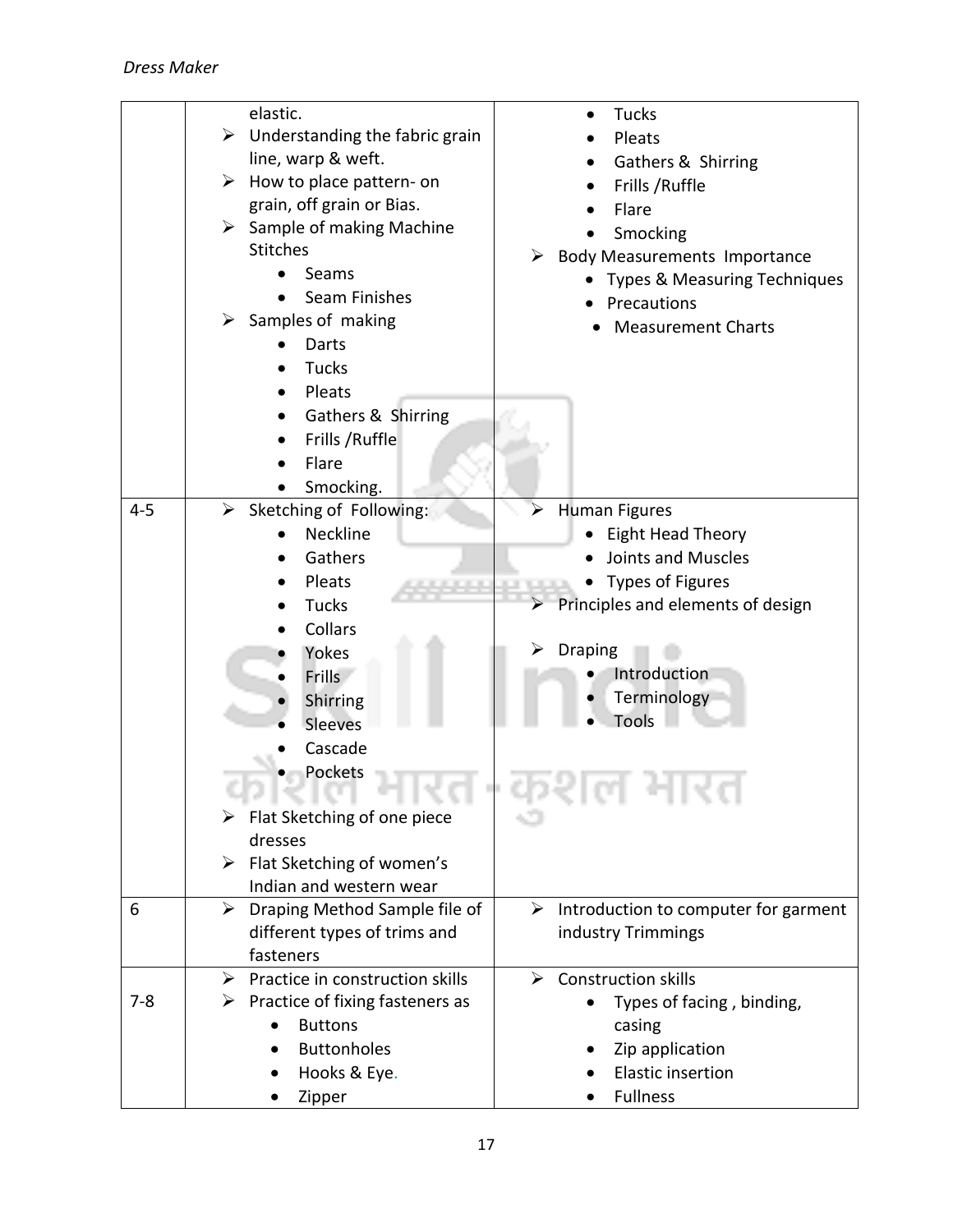*Dress Maker*

|           | <b>Press Studs</b>                                | <b>Necklines</b>                                        |
|-----------|---------------------------------------------------|---------------------------------------------------------|
|           | Hot fix studs.                                    | <b>Basic Sleeves</b>                                    |
|           |                                                   | <b>Basic collars</b>                                    |
|           |                                                   | Introduction to different type of<br>➤                  |
|           |                                                   | fasteners                                               |
|           |                                                   | Buttons & Studs.                                        |
|           |                                                   | <b>Buttonholes</b>                                      |
|           |                                                   | Hooks& eye.                                             |
|           |                                                   | Zippers                                                 |
|           |                                                   | Press studs                                             |
| 9         | Practicing on different types of<br>➤             | ➤<br>Drafting and Paper Patterns                        |
|           | spreading techniques                              | <b>Types</b>                                            |
|           | $\triangleright$ Practicing on different types of | Importance                                              |
|           | layout                                            | Pattern drafting                                        |
|           |                                                   | Drafting/ pattern terminology                           |
|           |                                                   | Principles of pattern drafting                          |
|           |                                                   | Spreading                                               |
|           |                                                   | Types of spreading                                      |
|           |                                                   | Methods of spreading                                    |
|           |                                                   | Types of layout                                         |
| $10 - 11$ | Designing, Cutting Stitching<br>➤                 | Drafting and pattern making of                          |
|           | of:                                               | Following                                               |
|           |                                                   | Ladies Salwar suit                                      |
|           | Ladies Salwar suit                                | Gents trouser shirt                                     |
|           | Gents trouser shirt                               | Kids Romper and Jhabla                                  |
|           | Kids Romper and Jhabla                            |                                                         |
| 12        | Method of removing different                      | <b>Stains</b>                                           |
|           | kind of stains in fabric                          | Classification                                          |
|           | Checking of garments in<br>➤                      | Removing techniques                                     |
|           | respect of -                                      | $\triangleright$ Factors influencing selection of dress |
|           | Measurements                                      | <b>Quality aspects</b><br>$\rightarrow$                 |
|           | Stitching                                         | Definition                                              |
|           | <b>Stains</b>                                     | Factors affecting the quality                           |
|           | <b>Defects</b>                                    |                                                         |
|           | Pattern alteration                                |                                                         |
| 13        |                                                   | <b>Assessment/Examination 03days</b>                    |

#### **NOTE: -**

*More emphasis to be given on video/real-life pictures during theoretical classes. Some real-life pictures/videos of related industry operations may be shown to the trainees to give a feel of Industry and their future assignment.*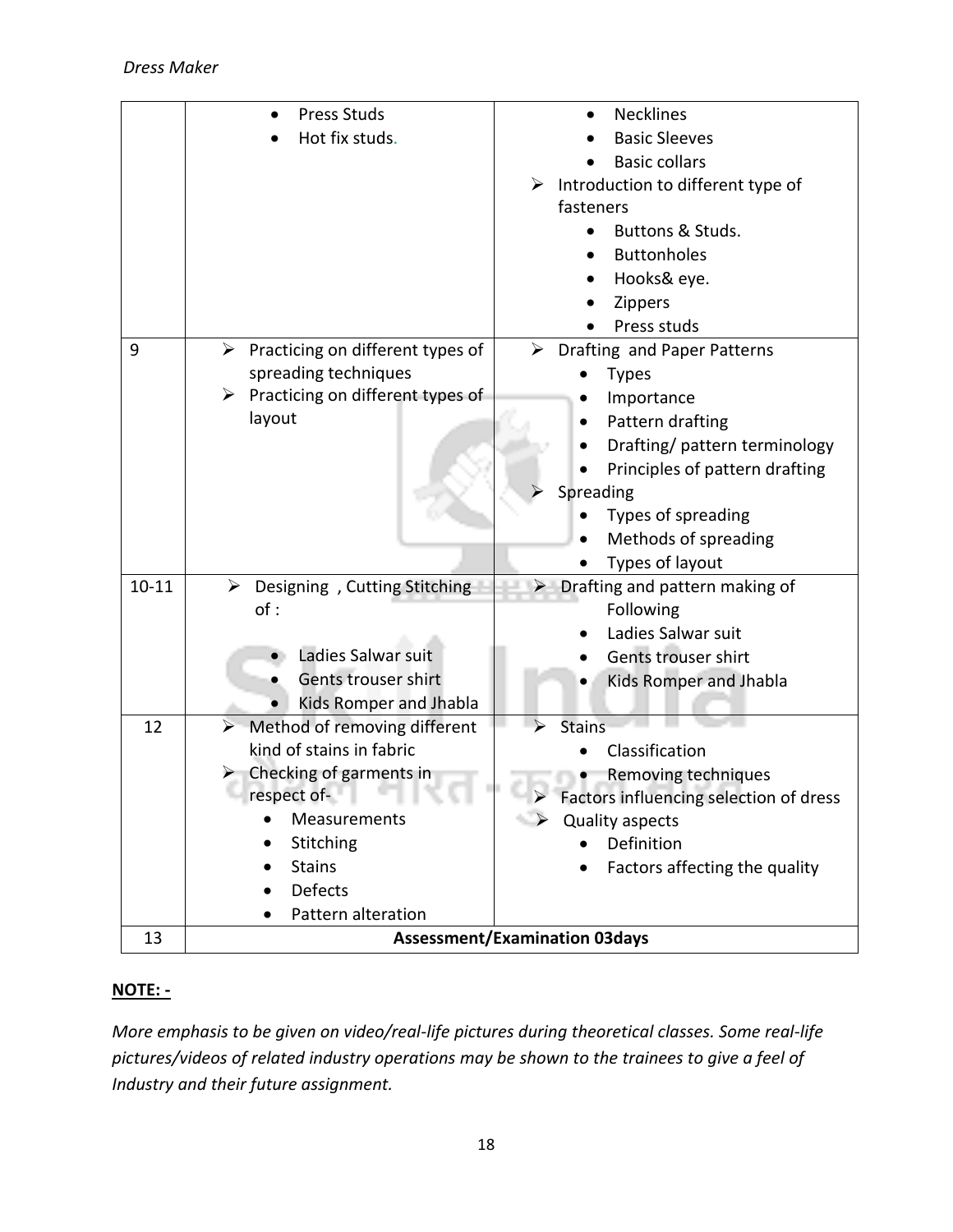#### **9.1 EMPLOYABILITY SKILLS**

<u>a sa mga salawang pagkalang ng mga sangang ng mga sangang ng mga sangang ng mga sangang ng mga sangang ng mga </u>

#### **(DURATION: - 110 HRS.)**

| $Block - I$<br>(Duration - 55 hrs.)             |                                                                                                                                                  |  |  |  |  |  |  |
|-------------------------------------------------|--------------------------------------------------------------------------------------------------------------------------------------------------|--|--|--|--|--|--|
|                                                 |                                                                                                                                                  |  |  |  |  |  |  |
| 1. English Literacy<br><b>Duration: 20 Hrs.</b> | :09<br><b>Marks</b>                                                                                                                              |  |  |  |  |  |  |
| Pronunciation                                   | Accentuation (mode of pronunciation) on simple words, Diction                                                                                    |  |  |  |  |  |  |
|                                                 | (use of word and speech)                                                                                                                         |  |  |  |  |  |  |
|                                                 | Functional Grammar Transformation of sentences, Voice change, Change of tense, Spellings.                                                        |  |  |  |  |  |  |
| <b>Reading</b>                                  | Reading and understanding simple sentences about self, work and                                                                                  |  |  |  |  |  |  |
|                                                 | environment                                                                                                                                      |  |  |  |  |  |  |
| <b>Writing</b>                                  | Construction of simple sentences Writing                                                                                                         |  |  |  |  |  |  |
|                                                 | simple English                                                                                                                                   |  |  |  |  |  |  |
| Speaking / Spoken                               | Speaking with preparation on self, on family, on friends/ classmates, on                                                                         |  |  |  |  |  |  |
| <b>English</b>                                  | know, picture reading gain confidence through role-playing and                                                                                   |  |  |  |  |  |  |
|                                                 | discussions on current happening job description, asking about someone's                                                                         |  |  |  |  |  |  |
|                                                 | job habitual actions. Cardinal (fundamental) numbers ordinal numbers.                                                                            |  |  |  |  |  |  |
|                                                 | Taking messages, passing messages on and filling in message forms                                                                                |  |  |  |  |  |  |
|                                                 | Greeting and introductions office hospitality, Resumes or curriculum vita<br>essential parts, letters of application reference to previous       |  |  |  |  |  |  |
|                                                 | communication.                                                                                                                                   |  |  |  |  |  |  |
| 2. I.T. Literacy                                |                                                                                                                                                  |  |  |  |  |  |  |
|                                                 |                                                                                                                                                  |  |  |  |  |  |  |
| <b>Duration: 20 Hrs.</b>                        | <b>Marks</b><br>:09                                                                                                                              |  |  |  |  |  |  |
| <b>Basics of Computer</b>                       | Introduction, Computer and its applications, Hardware and peripherals,                                                                           |  |  |  |  |  |  |
|                                                 | Switching on-Starting and shutting down of computer.                                                                                             |  |  |  |  |  |  |
| <b>Computer Operating</b>                       | Basics of Operating System, WINDOWS, The user interface of Windows                                                                               |  |  |  |  |  |  |
| System                                          | OS, Create, Copy, Move and delete Files and Folders, Use of External                                                                             |  |  |  |  |  |  |
|                                                 | memory like pen drive, CD, DVD etc, Use of Common applications.                                                                                  |  |  |  |  |  |  |
| <b>Word processing</b>                          | Basic operating of Word Processing, Creating, opening and closing                                                                                |  |  |  |  |  |  |
| and Worksheet                                   | Documents, use of shortcuts, Creating and Editing of Text, Formatting the                                                                        |  |  |  |  |  |  |
|                                                 | Text, Insertion & creation of Tables. Printing document.                                                                                         |  |  |  |  |  |  |
|                                                 | Basics of Excel worksheet, understanding basic commands, creating                                                                                |  |  |  |  |  |  |
|                                                 | simple worksheets, understanding sample worksheets, use of simple                                                                                |  |  |  |  |  |  |
|                                                 | formulas and functions, Printing of simple excel sheets.                                                                                         |  |  |  |  |  |  |
| Computer                                        | Basic of computer Networks (using real life examples), Definitions of Local<br>Area Network (LAN), Wide Area Network (WAN), Internet, Concept of |  |  |  |  |  |  |
| <b>Networking and</b>                           | Internet (Network of Networks),                                                                                                                  |  |  |  |  |  |  |
| <b>Internet</b>                                 | Meaning of World Wide Web (WWW), Web Browser, Web Site, Web page                                                                                 |  |  |  |  |  |  |
|                                                 | and Search Engines. Accessing the Internet using Web Browser,                                                                                    |  |  |  |  |  |  |
|                                                 | Downloading and Printing Web Pages, Opening an email account and use                                                                             |  |  |  |  |  |  |
|                                                 | of email. Social media sites and its implication.<br>Information Security and antivirus tools, Do's and Don'ts in Information                    |  |  |  |  |  |  |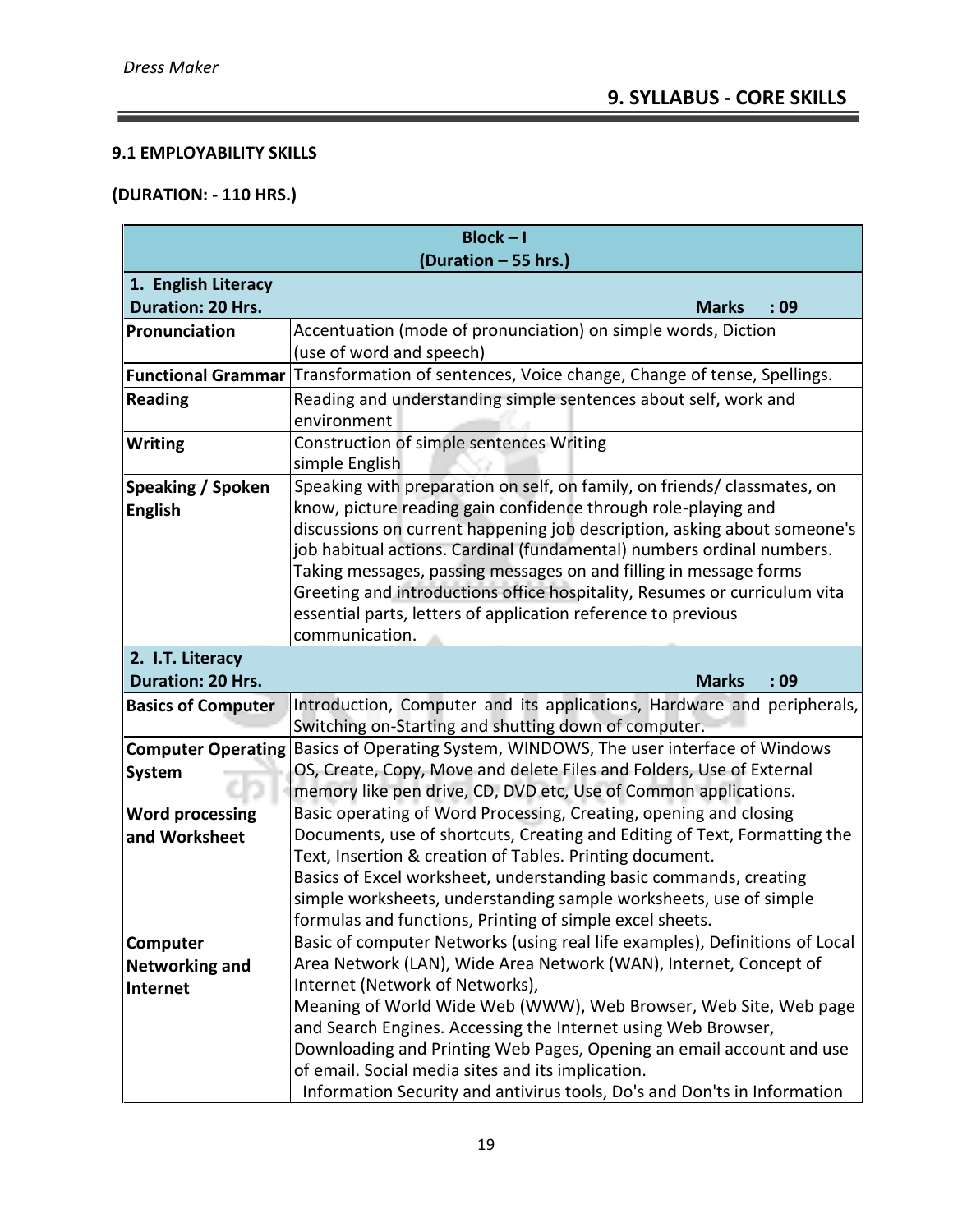|                                | Security, Awareness of IT - ACT, types of cyber crimes.                                                                                      |  |  |  |  |  |  |  |  |
|--------------------------------|----------------------------------------------------------------------------------------------------------------------------------------------|--|--|--|--|--|--|--|--|
| <b>3. Communication Skills</b> |                                                                                                                                              |  |  |  |  |  |  |  |  |
| Duration: 15 Hrs.              | <b>Marks</b><br>:07                                                                                                                          |  |  |  |  |  |  |  |  |
| Introduction to                | Communication and its importance                                                                                                             |  |  |  |  |  |  |  |  |
| Communication                  | Principles of Effective communication                                                                                                        |  |  |  |  |  |  |  |  |
| <b>Skills</b>                  | Types of communication - verbal, non verbal, written, email, talking on                                                                      |  |  |  |  |  |  |  |  |
|                                | phone.                                                                                                                                       |  |  |  |  |  |  |  |  |
|                                | Non verbal communication -characteristics, components-Para-language                                                                          |  |  |  |  |  |  |  |  |
|                                | Body language                                                                                                                                |  |  |  |  |  |  |  |  |
|                                | Barriers to communication and dealing with barriers.                                                                                         |  |  |  |  |  |  |  |  |
|                                | Handling nervousness/ discomfort.                                                                                                            |  |  |  |  |  |  |  |  |
| <b>Listening Skills</b>        | Listening-hearing and listening, effective listening, barriers to effective                                                                  |  |  |  |  |  |  |  |  |
|                                | listening guidelines for effective listening.                                                                                                |  |  |  |  |  |  |  |  |
|                                | Triple- A Listening - Attitude, Attention & Adjustment.                                                                                      |  |  |  |  |  |  |  |  |
|                                | Active Listening Skills.                                                                                                                     |  |  |  |  |  |  |  |  |
| <b>Motivational</b>            | Characteristics Essential to Achieving Success.                                                                                              |  |  |  |  |  |  |  |  |
| <b>Training</b>                | The Power of Positive Attitude.                                                                                                              |  |  |  |  |  |  |  |  |
|                                | Self awareness                                                                                                                               |  |  |  |  |  |  |  |  |
|                                | <b>Importance of Commitment</b>                                                                                                              |  |  |  |  |  |  |  |  |
|                                | <b>Ethics and Values</b>                                                                                                                     |  |  |  |  |  |  |  |  |
|                                | <b>Ways to Motivate Oneself</b>                                                                                                              |  |  |  |  |  |  |  |  |
|                                | Personal Goal setting and Employability Planning.                                                                                            |  |  |  |  |  |  |  |  |
| <b>Facing Interviews</b>       | Manners, Etiquettes, Dress code for an interview                                                                                             |  |  |  |  |  |  |  |  |
|                                | Do's & Don'ts for an interview.                                                                                                              |  |  |  |  |  |  |  |  |
| <b>Behavioral Skills</b>       | <b>Problem Solving</b>                                                                                                                       |  |  |  |  |  |  |  |  |
|                                | <b>Confidence Building</b>                                                                                                                   |  |  |  |  |  |  |  |  |
|                                | Attitude                                                                                                                                     |  |  |  |  |  |  |  |  |
| 4. Entrepreneurship Skills     |                                                                                                                                              |  |  |  |  |  |  |  |  |
| <b>Duration: 15 Hrs.</b>       | <b>Marks</b><br>:06                                                                                                                          |  |  |  |  |  |  |  |  |
| Concept of                     | Entrepreneur - Entrepreneurship - Enterprises:-Conceptual issue                                                                              |  |  |  |  |  |  |  |  |
| <b>Entrepreneurship</b>        | Entrepreneurship vs. management, Entrepreneurial motivation                                                                                  |  |  |  |  |  |  |  |  |
|                                | Performance & Record, Role & Function of entrepreneurs in relation to<br>the enterprise & relation to the economy, Source of business ideas, |  |  |  |  |  |  |  |  |
|                                | Entrepreneurial opportunities, the process of setting up a business.                                                                         |  |  |  |  |  |  |  |  |
| <b>Project Preparation</b>     | Qualities of a good Entrepreneur, SWOT and Risk Analysis. Concept &                                                                          |  |  |  |  |  |  |  |  |
| & Marketing                    | application of PLC, Sales & distribution Management. Different Between                                                                       |  |  |  |  |  |  |  |  |
| analysis                       | Small Scale & Large Scale Business, Market Survey, Method of marketing,                                                                      |  |  |  |  |  |  |  |  |
|                                | Publicity and advertisement, Marketing Mix.                                                                                                  |  |  |  |  |  |  |  |  |
|                                | Institutions Support Preparation of Project. Role of Various Schemes and Institutes for self-                                                |  |  |  |  |  |  |  |  |
|                                | employment i.e. DIC, SIDA, SISI, NSIC, SIDO, Idea for financing/ non                                                                         |  |  |  |  |  |  |  |  |
|                                | financing support agencies to familiarizes with the Policies / Programmes                                                                    |  |  |  |  |  |  |  |  |
|                                | & procedure & the available scheme.                                                                                                          |  |  |  |  |  |  |  |  |
| Investment                     | Project formation, Feasibility, Legal formalities i.e., Shop Act, Estimation &                                                               |  |  |  |  |  |  |  |  |
| Procurement                    | Costing, Investment procedure - Loan procurement - Banking Processes.                                                                        |  |  |  |  |  |  |  |  |
| 5. Productivity                |                                                                                                                                              |  |  |  |  |  |  |  |  |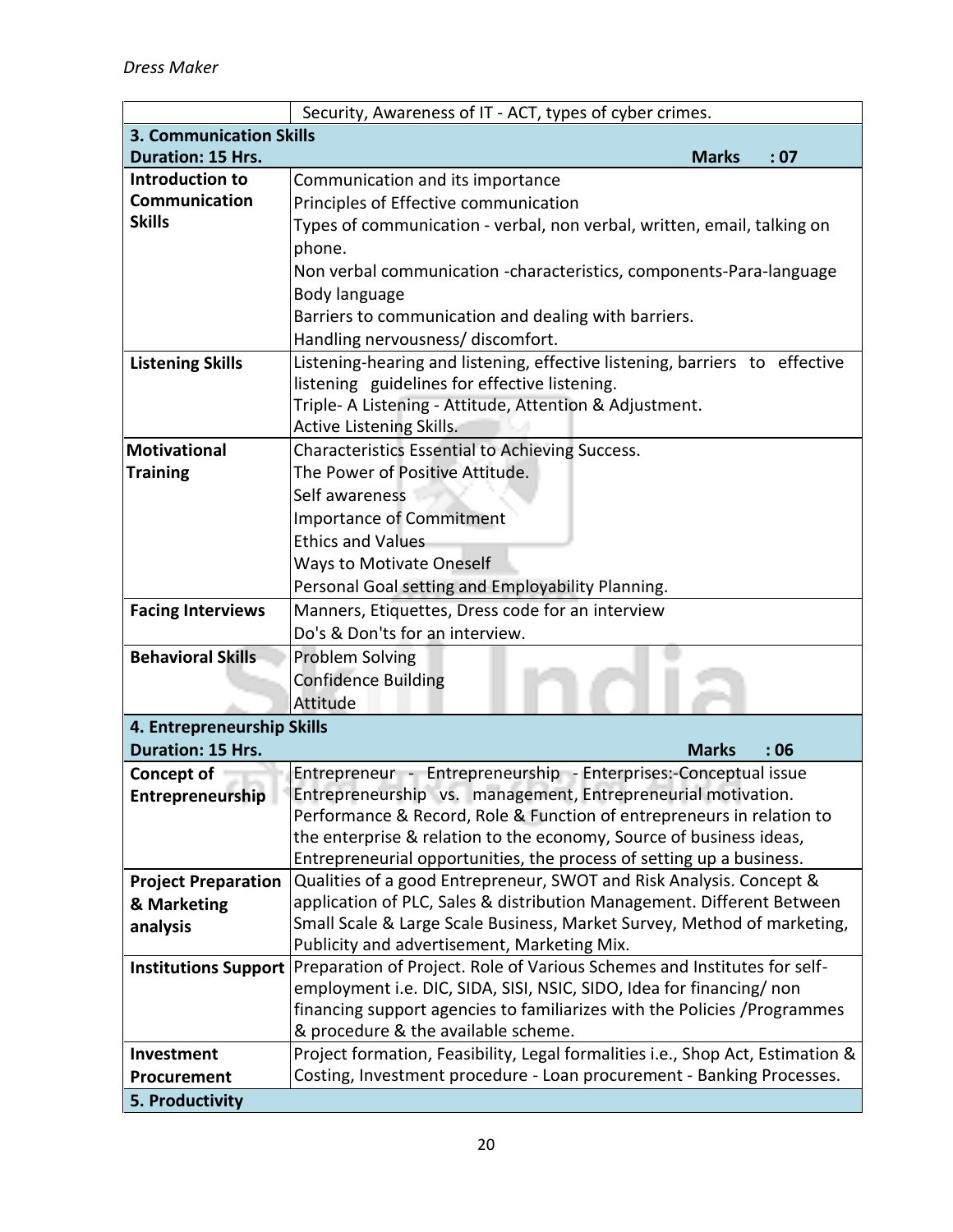| Duration: 10 Hrs.             | :05<br><b>Marks</b>                                                                                                    |  |  |  |  |  |  |  |
|-------------------------------|------------------------------------------------------------------------------------------------------------------------|--|--|--|--|--|--|--|
| <b>Benefits</b>               | Personal / Workman - Incentive, Production linked Bonus,                                                               |  |  |  |  |  |  |  |
|                               | Improvement in living standard.                                                                                        |  |  |  |  |  |  |  |
| <b>Affecting Factors</b>      | Skills, Working Aids, Automation, Environment, Motivation - How                                                        |  |  |  |  |  |  |  |
|                               | improves or slows down.                                                                                                |  |  |  |  |  |  |  |
| <b>Comparison with</b>        | Comparative productivity in developed countries (viz. Germany, Japan                                                   |  |  |  |  |  |  |  |
| developed                     | and Australia) in selected industries e.g. Manufacturing, Steel, Mining,                                               |  |  |  |  |  |  |  |
| countries                     | Construction etc. Living standards of those countries, wages.                                                          |  |  |  |  |  |  |  |
| <b>Personal Finance</b>       | Banking processes, Handling ATM, KYC registration, safe cash handling,                                                 |  |  |  |  |  |  |  |
| <b>Management</b>             | Personal risk and Insurance.                                                                                           |  |  |  |  |  |  |  |
|                               | 6. Occupational Safety, Health and Environment Education                                                               |  |  |  |  |  |  |  |
| Duration: 15 Hrs.             | <b>Marks</b><br>:06                                                                                                    |  |  |  |  |  |  |  |
| <b>Safety &amp; Health</b>    | Introduction to Occupational Safety and Health importance of safety and                                                |  |  |  |  |  |  |  |
|                               | health at workplace.                                                                                                   |  |  |  |  |  |  |  |
| Occupational                  | Basic Hazards, Chemical Hazards, Vibroacoustic Hazards, Mechanical                                                     |  |  |  |  |  |  |  |
| <b>Hazards</b>                | Hazards, Electrical Hazards, Thermal Hazards. Occupational health,                                                     |  |  |  |  |  |  |  |
|                               | Occupational hygienic, Occupational Diseases/ Disorders & its prevention.                                              |  |  |  |  |  |  |  |
| <b>Accident &amp; safety</b>  | Basic principles for protective equipment.                                                                             |  |  |  |  |  |  |  |
|                               | Accident Prevention techniques - control of accidents and safety                                                       |  |  |  |  |  |  |  |
|                               | measures.                                                                                                              |  |  |  |  |  |  |  |
| <b>First Aid</b>              | Care of injured & Sick at the workplaces, First-Aid & Transportation of sick<br>person.                                |  |  |  |  |  |  |  |
|                               | Idea of basic provision legislation of India.                                                                          |  |  |  |  |  |  |  |
| <b>Basic Provisions</b>       | Safety, health, welfare under legislative of India.                                                                    |  |  |  |  |  |  |  |
|                               |                                                                                                                        |  |  |  |  |  |  |  |
| Ecosystem                     | Introduction to Environment. Relationship between Society and<br>Environment, Ecosystem and Factors causing imbalance. |  |  |  |  |  |  |  |
| <b>Pollution</b>              | Pollution and pollutants including liquid, gaseous, solid and hazardous                                                |  |  |  |  |  |  |  |
|                               | waste.                                                                                                                 |  |  |  |  |  |  |  |
|                               | <b>Energy Conservation</b> Conservation of Energy, re-use and recycle.                                                 |  |  |  |  |  |  |  |
| <b>Global warming</b>         | Global warming, climate change and Ozone layer depletion.                                                              |  |  |  |  |  |  |  |
| <b>Ground Water</b>           | Hydrological cycle, ground and surface water, Conservation and                                                         |  |  |  |  |  |  |  |
|                               | Harvesting of water.                                                                                                   |  |  |  |  |  |  |  |
| <b>Environment</b>            | Right attitude towards environment, Maintenance of in -house                                                           |  |  |  |  |  |  |  |
|                               | environment.                                                                                                           |  |  |  |  |  |  |  |
| 7. Labour Welfare Legislation |                                                                                                                        |  |  |  |  |  |  |  |
| <b>Duration: 05 Hrs.</b>      | <b>Marks</b><br>:03                                                                                                    |  |  |  |  |  |  |  |
| <b>Welfare Acts</b>           | Benefits guaranteed under various acts- Factories Act, Apprenticeship Act,                                             |  |  |  |  |  |  |  |
|                               | Employees State Insurance Act (ESI), Payment Wages Act, Employees                                                      |  |  |  |  |  |  |  |
|                               | Provident Fund Act, The Workmen's compensation Act.                                                                    |  |  |  |  |  |  |  |
| 8. Quality Tools              |                                                                                                                        |  |  |  |  |  |  |  |
| <b>Duration: 10 Hrs.</b>      | <b>Marks</b><br>:05                                                                                                    |  |  |  |  |  |  |  |
| Quality                       | Meaning of quality, Quality characteristic.                                                                            |  |  |  |  |  |  |  |
| <b>Consciousness</b>          |                                                                                                                        |  |  |  |  |  |  |  |
| <b>Quality Circles</b>        | Definition, Advantage of small group activity, objectives of quality Circle,                                           |  |  |  |  |  |  |  |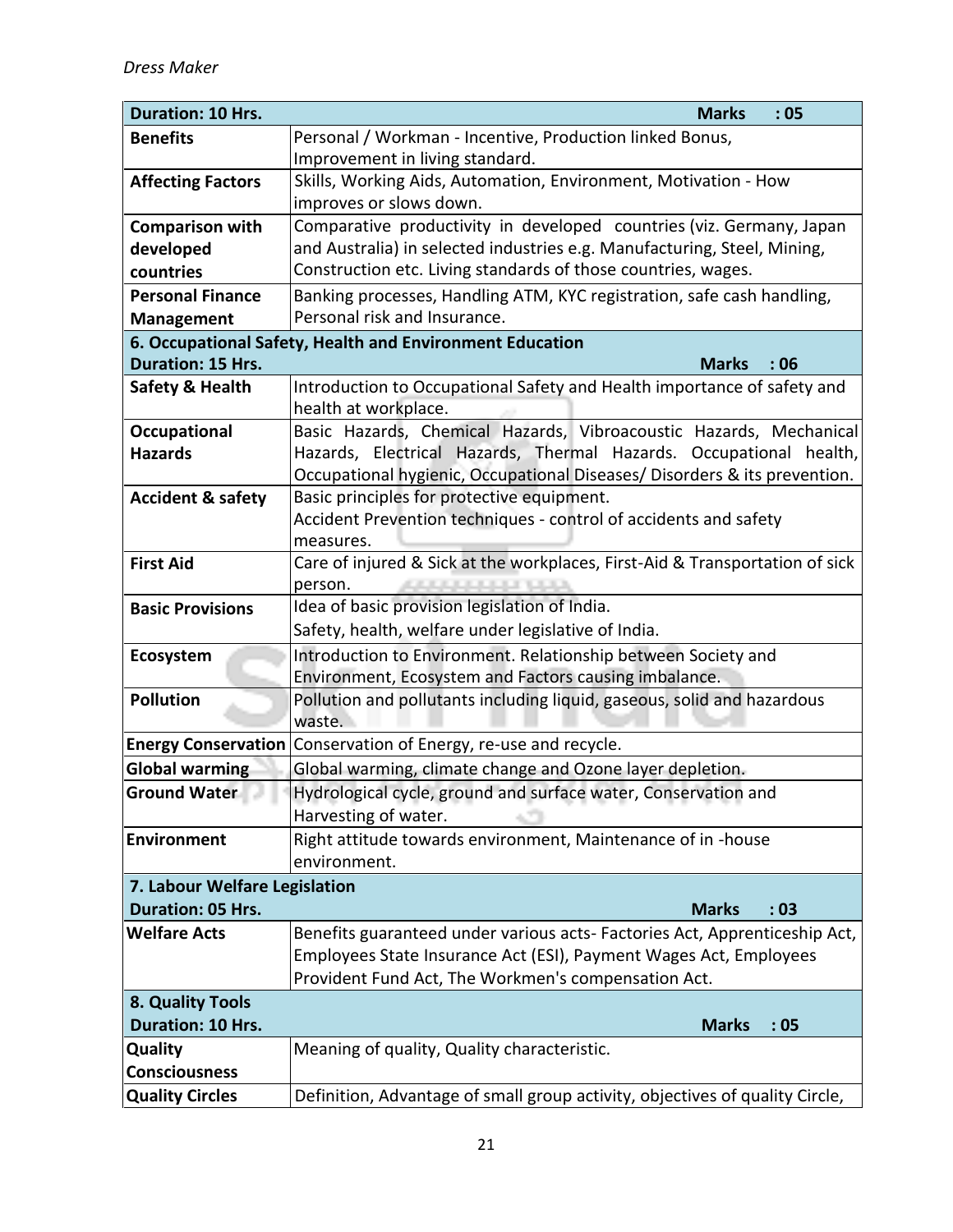|                      | Roles and function of Quality Circles in Organization, Operation of Quality |  |  |  |  |  |  |
|----------------------|-----------------------------------------------------------------------------|--|--|--|--|--|--|
|                      | circle. Approaches to starting Quality Circles, Steps for continuation      |  |  |  |  |  |  |
|                      | Quality Circles.                                                            |  |  |  |  |  |  |
| <b>Quality</b>       | Idea of ISO 9000 and BIS systems and its importance in maintaining          |  |  |  |  |  |  |
| Management           | qualities.                                                                  |  |  |  |  |  |  |
| System               |                                                                             |  |  |  |  |  |  |
| <b>House Keeping</b> | Purpose of House-keeping, Practice of good Housekeeping.                    |  |  |  |  |  |  |
| <b>Quality Tools</b> | Basic quality tools with a few examples.                                    |  |  |  |  |  |  |



### Skill India कौशल भारत-कुशल भारत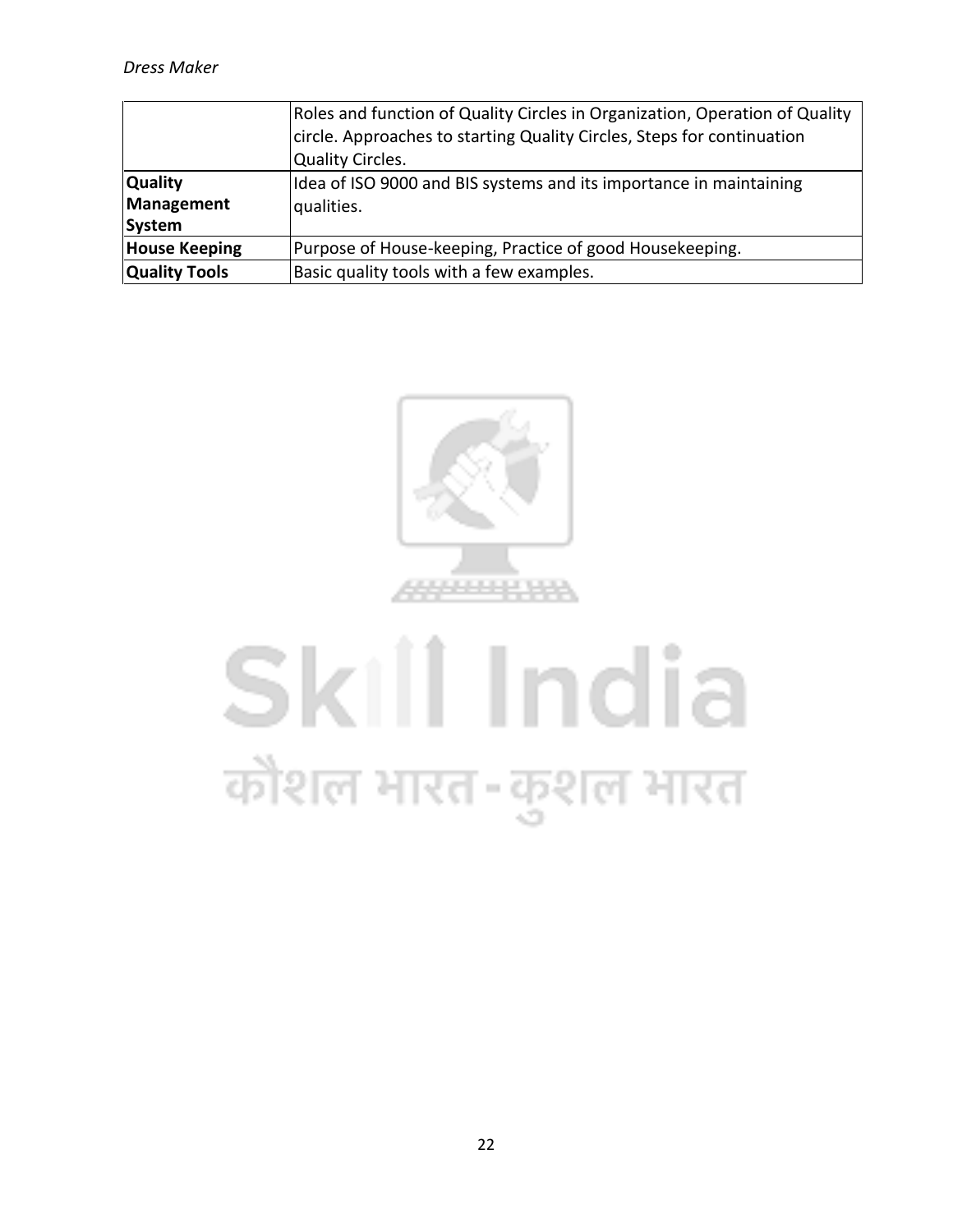The **competencies/ specific outcomes** on completion of On-Job Training are detailed below: -

#### **Block – I**

- 1. Understand & interpret precautions to be followed while working in fitting jobs.
- 2. Prepare different types of documentation as per industrial need by different methods of recording information.
- 3. Understand working procedure of garment industry.
- 4. Prepare garment specification sheet.
- 5. Prepare cost sheet of garment.
- 6. Learn Pattern Manipulation, Layout, Estimation, Cutting, Stitching, Finishing & Packing of Following Garments**. (By using Specialized Machinery**)
	- A Line Skirt
	- Flare Skirt
	- Tier Skirt
	- Ladies Basic Shirt
	- Boys Shorts
	- Designer Ladies Top
	- Tunic with style line
	- Bias One piece Dress
	- Slim fit Gents Shirt
	- Trouser( as per latest trend)

#### **Note:**

- 1. Industry must ensure that above mentioned competencies are achieved by the trainees during their on job training.
- 2. In addition to above competencies/ outcomes industry may impart additional training relevant to the specific industry.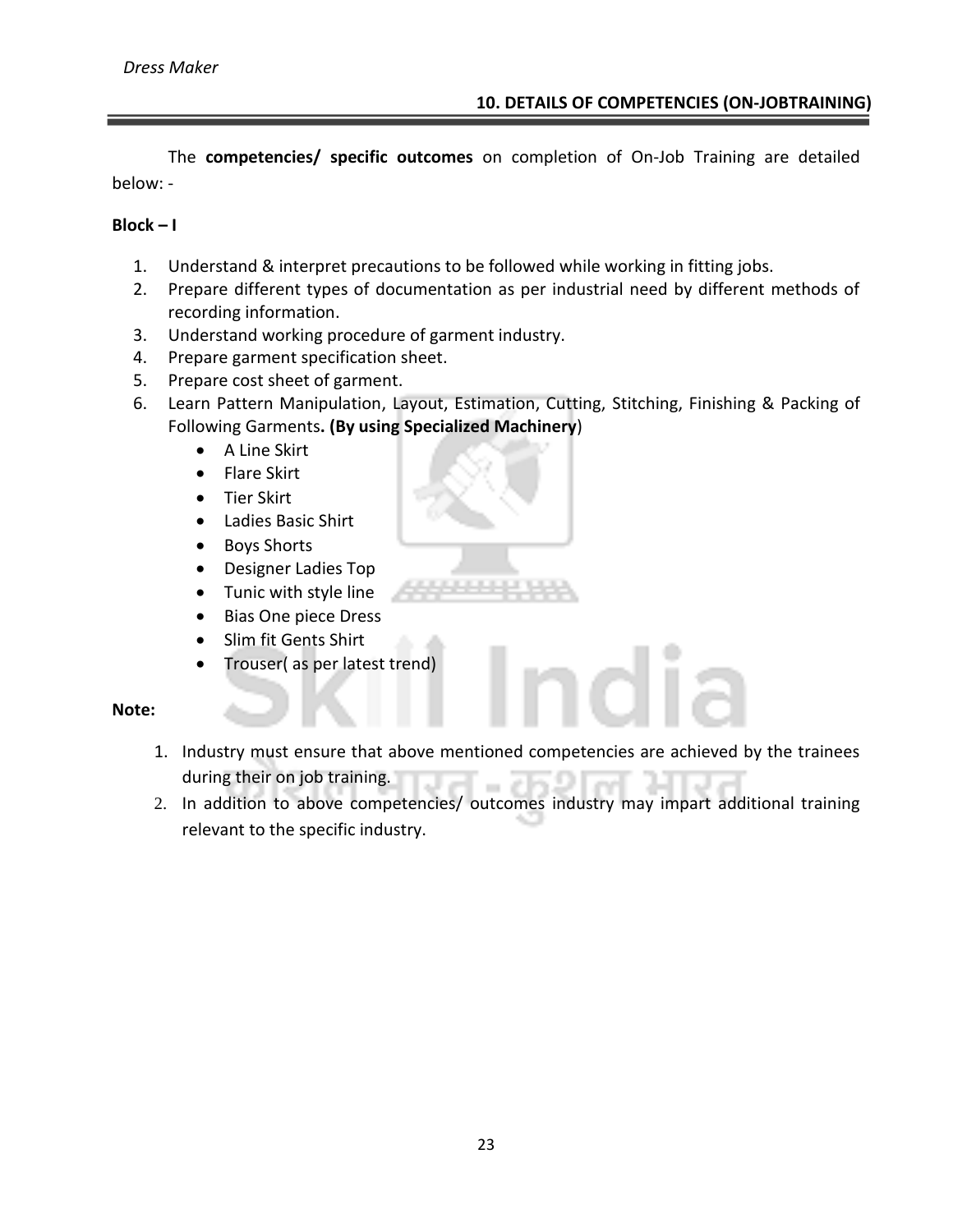#### INFRASTRUCTURE FOR PROFESSIONAL SKILL & PROFESSIONAL KNOWLEDGE

| <b>DRESS MAKER</b> |                                                                                       |             |  |  |  |  |  |  |  |
|--------------------|---------------------------------------------------------------------------------------|-------------|--|--|--|--|--|--|--|
|                    | LIST OF TOOLS AND EQUIPMENT for Basic Training (For 16 Apprentices)                   |             |  |  |  |  |  |  |  |
|                    | A. TRAINEES TOOL KIT (For each additional unit trainees tool kit Sl. 1-18 is required |             |  |  |  |  |  |  |  |
| additionally)      |                                                                                       |             |  |  |  |  |  |  |  |
| SI.                | Name of the Tool & Equipments<br>Specification                                        | Quantity    |  |  |  |  |  |  |  |
| No.                |                                                                                       |             |  |  |  |  |  |  |  |
| 1.                 | Measuring Tape 150 cm                                                                 | 17          |  |  |  |  |  |  |  |
| 2.                 | Seam Ripper                                                                           | 17          |  |  |  |  |  |  |  |
| 3.                 | Thimble                                                                               | 17          |  |  |  |  |  |  |  |
| 4.                 | Drafting Card Scale(set of six scales)                                                | 17          |  |  |  |  |  |  |  |
| 5.                 | <b>Tailors Square</b><br>U.                                                           | 17          |  |  |  |  |  |  |  |
| 6.                 | French Curve Set                                                                      | 17          |  |  |  |  |  |  |  |
| 7.                 | l a<br><b>Thread Cutter</b>                                                           | 17          |  |  |  |  |  |  |  |
| 8.                 | Scale Plastic 24"                                                                     | 17          |  |  |  |  |  |  |  |
| 9.                 | Paper Cutter                                                                          | 04          |  |  |  |  |  |  |  |
| 10.                | Loop turner<br>45                                                                     | 17          |  |  |  |  |  |  |  |
| 11.                | Pencil                                                                                | 17          |  |  |  |  |  |  |  |
|                    |                                                                                       |             |  |  |  |  |  |  |  |
| 12.                | Pencil Color                                                                          | 17          |  |  |  |  |  |  |  |
| 13.                | Eraser                                                                                | 17          |  |  |  |  |  |  |  |
| 14.                | Sharpener                                                                             | 17          |  |  |  |  |  |  |  |
| 15.                | <b>Bobbin Case</b>                                                                    | 17          |  |  |  |  |  |  |  |
| 16.                | <b>Bobbin</b>                                                                         | 17          |  |  |  |  |  |  |  |
| 17                 | Note Book                                                                             | 17          |  |  |  |  |  |  |  |
| 18                 | Nose Mask                                                                             | 17          |  |  |  |  |  |  |  |
| 19                 | <b>Magnetic Tweezers</b>                                                              | As per      |  |  |  |  |  |  |  |
|                    |                                                                                       | requirement |  |  |  |  |  |  |  |
| 20                 | <b>Machine Needles</b>                                                                | As per      |  |  |  |  |  |  |  |
|                    |                                                                                       | requirement |  |  |  |  |  |  |  |
| 21                 | <b>Hand Needles</b>                                                                   | As per      |  |  |  |  |  |  |  |
|                    |                                                                                       | requirement |  |  |  |  |  |  |  |
| 22                 | <b>Brown Paper</b>                                                                    | As per      |  |  |  |  |  |  |  |
|                    |                                                                                       | requirement |  |  |  |  |  |  |  |
| 23                 | <b>Drafting Pins</b>                                                                  | As per      |  |  |  |  |  |  |  |
|                    |                                                                                       | requirement |  |  |  |  |  |  |  |
| 24                 | <b>Tailors Chalk</b>                                                                  | As per      |  |  |  |  |  |  |  |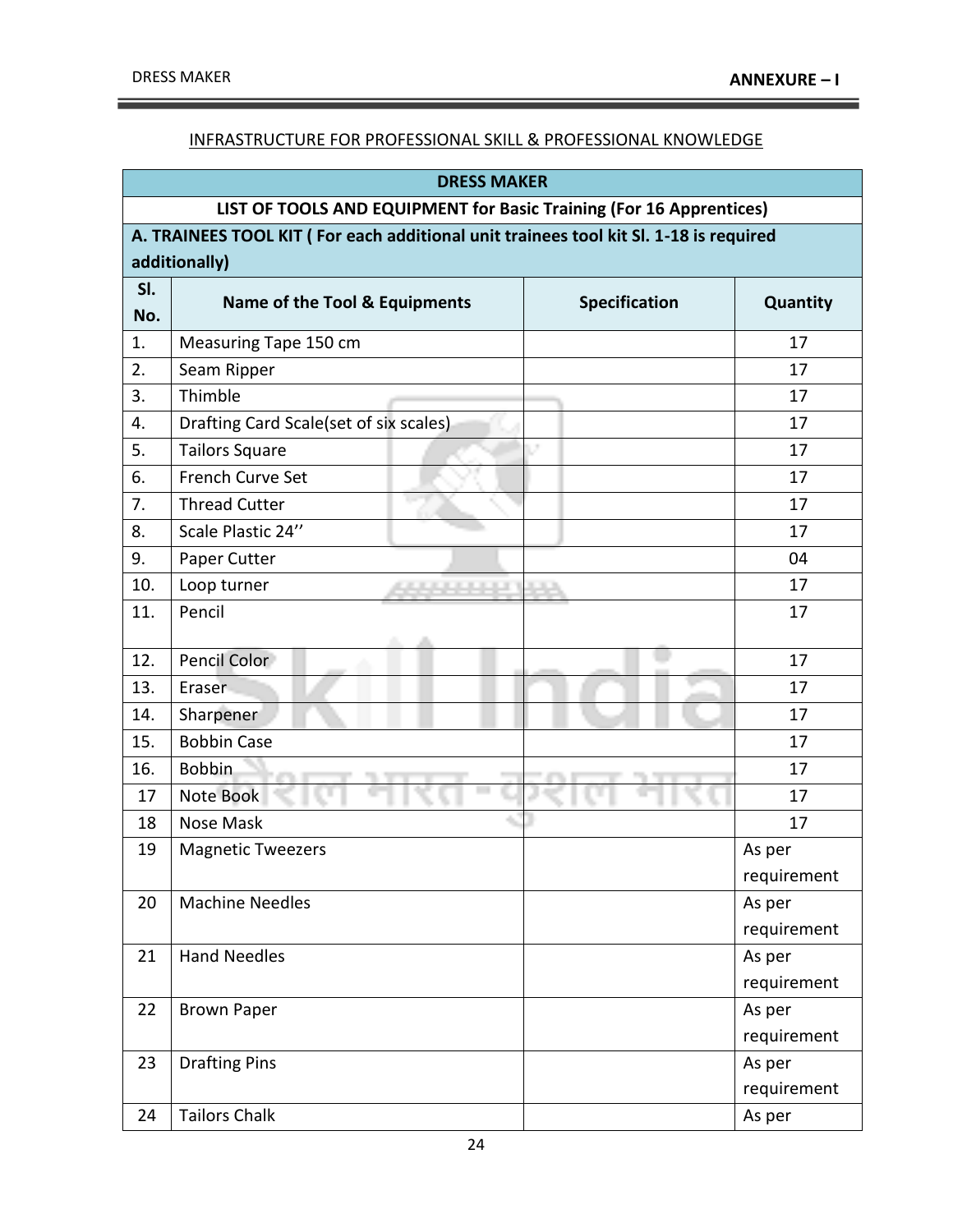DRESS MAKER

|                                                                              |                                                 | requirement    |  |  |  |  |  |  |
|------------------------------------------------------------------------------|-------------------------------------------------|----------------|--|--|--|--|--|--|
| 25                                                                           | Water & Air self-dissolving marking pen         | As per         |  |  |  |  |  |  |
|                                                                              |                                                 | requirement    |  |  |  |  |  |  |
| Note: After Completion of training trainee's tool kit treated as consumable. |                                                 |                |  |  |  |  |  |  |
|                                                                              | <b>B: INSTRUMENTS &amp; GENERAL SHOP OUTFIT</b> |                |  |  |  |  |  |  |
| 26                                                                           | Pressing table                                  | $\overline{2}$ |  |  |  |  |  |  |
| 27                                                                           | Blanket for padding as pressing table           | 4              |  |  |  |  |  |  |
| 28                                                                           | Electric automatic iron                         | $\overline{2}$ |  |  |  |  |  |  |
| 29                                                                           | Electric automatic steam press                  | $\overline{2}$ |  |  |  |  |  |  |
| 30                                                                           | Scissor 25 cm                                   | 17             |  |  |  |  |  |  |
| 31                                                                           | Scissor 25 cm (right hand)                      | 17             |  |  |  |  |  |  |
| 32                                                                           | Scissor 25 cm (left hand)                       | 05             |  |  |  |  |  |  |
| 33                                                                           | Pinking shear                                   | 17             |  |  |  |  |  |  |
| 34                                                                           | Tailors square                                  | 17             |  |  |  |  |  |  |
| 35                                                                           | Leg shaper                                      | 17             |  |  |  |  |  |  |
| 36                                                                           | Garment hanger (steel/wooden)                   | As per         |  |  |  |  |  |  |
|                                                                              |                                                 | requirement    |  |  |  |  |  |  |
| 37                                                                           | Drafting table                                  |                |  |  |  |  |  |  |
| 38                                                                           | Table sharpner                                  | 01             |  |  |  |  |  |  |
| 39                                                                           | Adjustable height Stool or Chair                | 16             |  |  |  |  |  |  |
| 40                                                                           | Pattern punch                                   | 04             |  |  |  |  |  |  |
| 41                                                                           | Pattern notcher                                 | 04             |  |  |  |  |  |  |
| 42                                                                           | Pattern hanging hook                            | 04             |  |  |  |  |  |  |
| 43                                                                           | Dummy Female                                    | 04             |  |  |  |  |  |  |
| 44                                                                           | Dummy Male                                      | 04             |  |  |  |  |  |  |
| 45                                                                           | Dummy Child                                     | 04             |  |  |  |  |  |  |
| 46                                                                           | Stand for hanging dresses                       | 01             |  |  |  |  |  |  |
| 47                                                                           | Instructor table                                | 01             |  |  |  |  |  |  |
| 48                                                                           | Instructor chair                                | 01             |  |  |  |  |  |  |
| 49                                                                           | Steel almirah                                   | 02             |  |  |  |  |  |  |
| 50                                                                           | White board with accessories                    | 02             |  |  |  |  |  |  |
| 51                                                                           | Display board covered with glass                | 04             |  |  |  |  |  |  |
| 52                                                                           | Waste bin                                       | 17             |  |  |  |  |  |  |
| 53                                                                           | Screw driver set                                | 05             |  |  |  |  |  |  |
| 54                                                                           | Duplex board                                    | 02             |  |  |  |  |  |  |
| 55                                                                           | Pigeon hole almirah 10 lockers for trainees     | 02             |  |  |  |  |  |  |
| 56                                                                           | Locks for above pigeon hole                     | 20             |  |  |  |  |  |  |
| 57                                                                           | Wall clock                                      | As per         |  |  |  |  |  |  |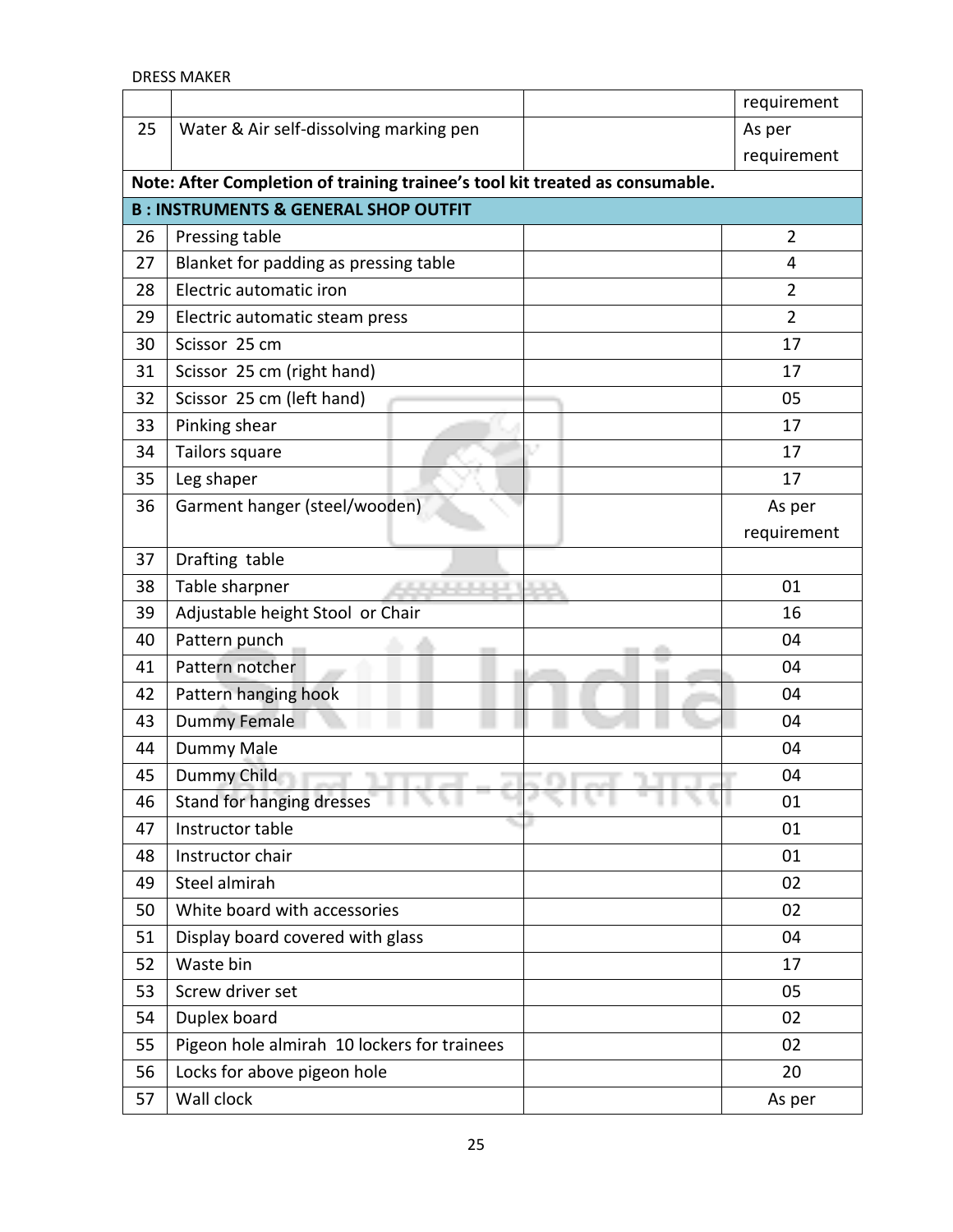DRESS MAKER

|     |                                          |                      | requirement |  |  |
|-----|------------------------------------------|----------------------|-------------|--|--|
| 58  | Calculator desk type                     |                      | 01          |  |  |
| 59  | Machine attachments                      |                      | As per      |  |  |
|     |                                          |                      | requirement |  |  |
| 60  | Rubber mat                               |                      | As per      |  |  |
|     |                                          |                      | requirement |  |  |
| 61  | Air conditioner unit 2 ton capacity with |                      | As per      |  |  |
|     | stabilizers                              |                      | requirement |  |  |
|     | C: GENERAL MACHINERY INSTALLATIONS:-     |                      |             |  |  |
| SI. |                                          |                      |             |  |  |
| No. | Name of the Tool & Equipments            | <b>Specification</b> | Quantity    |  |  |
|     |                                          |                      |             |  |  |
| 1.  | Single needle lock stitch machine I      |                      | 16          |  |  |
|     | (Computerized)                           |                      |             |  |  |
| 2.  | Over lock machine 3 thread               |                      | 02          |  |  |
| 3.  | Over lock machine 5 thread               |                      | 01          |  |  |
| 4.  | Button hole machine                      |                      | 01          |  |  |
| 5.  | <b>Button Fixing Machine</b>             |                      | 01          |  |  |
| 6.  | Zigzag Multi-Purpose Machine             |                      | 01          |  |  |
| 7.  | Round Knife Cutting Machine              |                      | 01          |  |  |
| 8.  | <b>Eyelet Machine</b>                    |                      | 01          |  |  |
| 9.  | Fabric covered button machine            |                      | 01          |  |  |
| 10. | Flat lock stitch machine                 |                      | 01          |  |  |

**Note:** In case of basic training setup by the industry the tools, equipment and machinery available in the industry may also be used for imparting basic training.

कौशल भारत-कुशल भारत